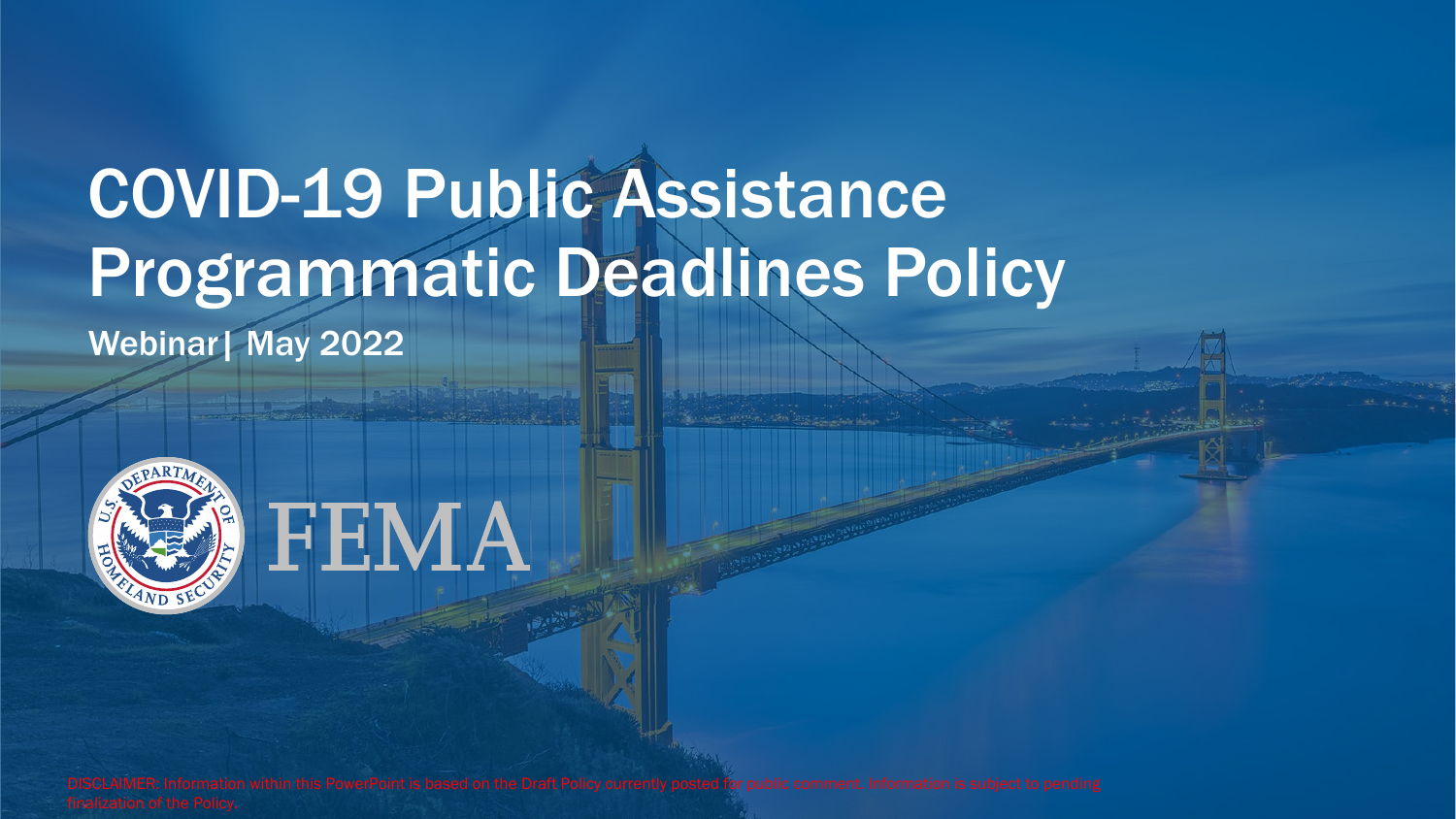#### **Overview**

- As of May 4, 2022, FEMA's Public Assistance (PA) program has provided more than \$44 billion to state, local, tribal nation, and territorial (SLTT) governments and eligible private nonprofit (PNP) organizations.
- FEMA is seeking feedback on a policy establishing programmatic and implementation deadlines across all COVID-19 emergency and major disaster declarations and describes application of the 100% cost share through July 1, 2022, and 90% federal cost share effective July 2, 2022.
- **Public Comment Period:** Entities that have applied or are interested in applying for COVID-19 PA funding are encouraged to review and provide feedback on the Policy by 5:00 PM, May 24, 2022,
- **Please provide comments on the policy via the comment matrix on our [website](https://www.fema.gov/event/fema-seeks-public-feedback-coronavirus-covid-19-pandemic-public-assistance-programmatic) and submit the** comment matrix to: [fema-recovery-pa-policy@fema.dhs.gov.](mailto:fema-recovery-pa-policy@fema.dhs.gov)



Federal Emergency Management Agency tion within this PowerPoint is based on the Draft Policy currently posted for public comment. Information is subject to pending finalization of the Policy.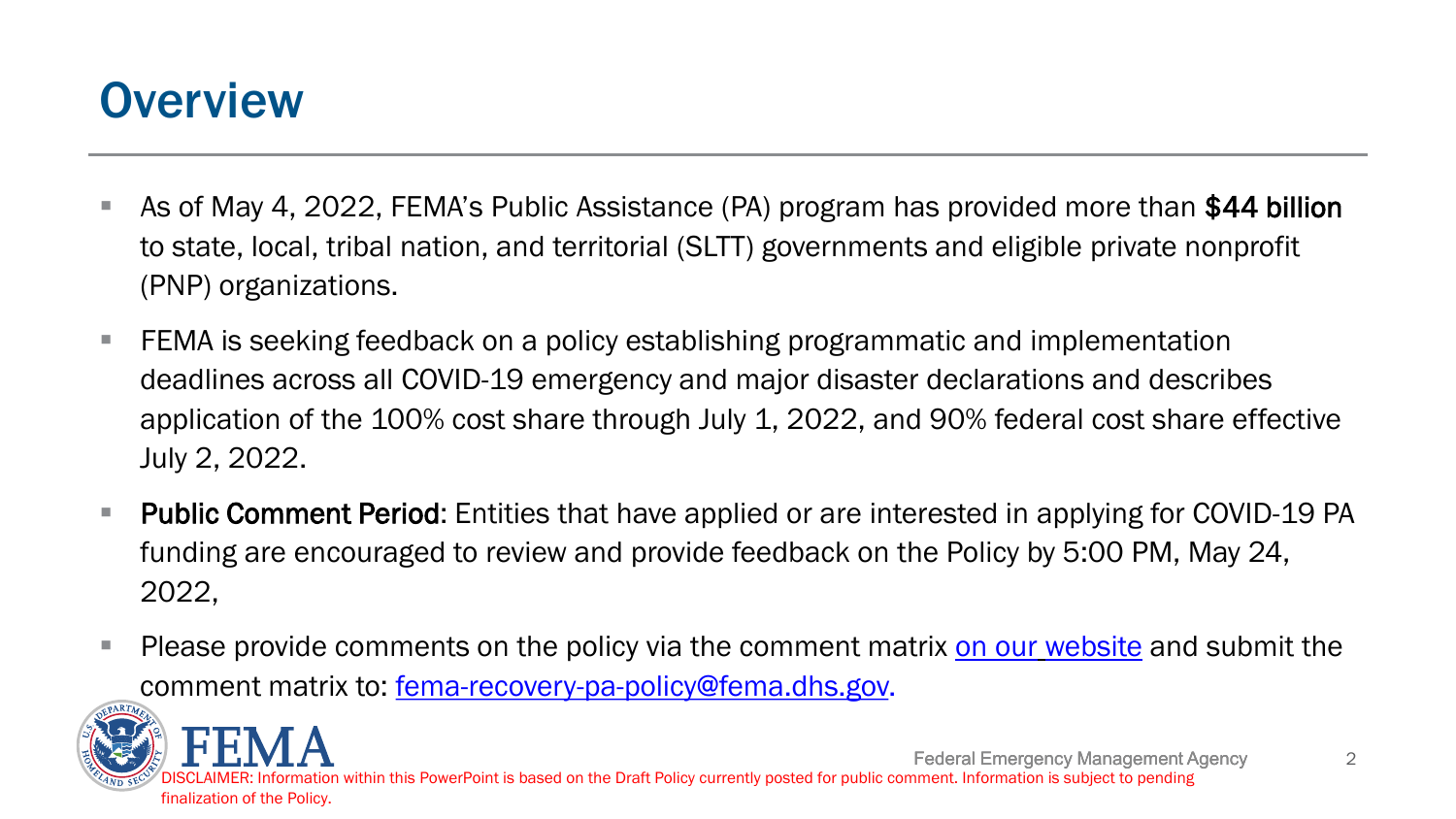## Request for Public Assistance Deadline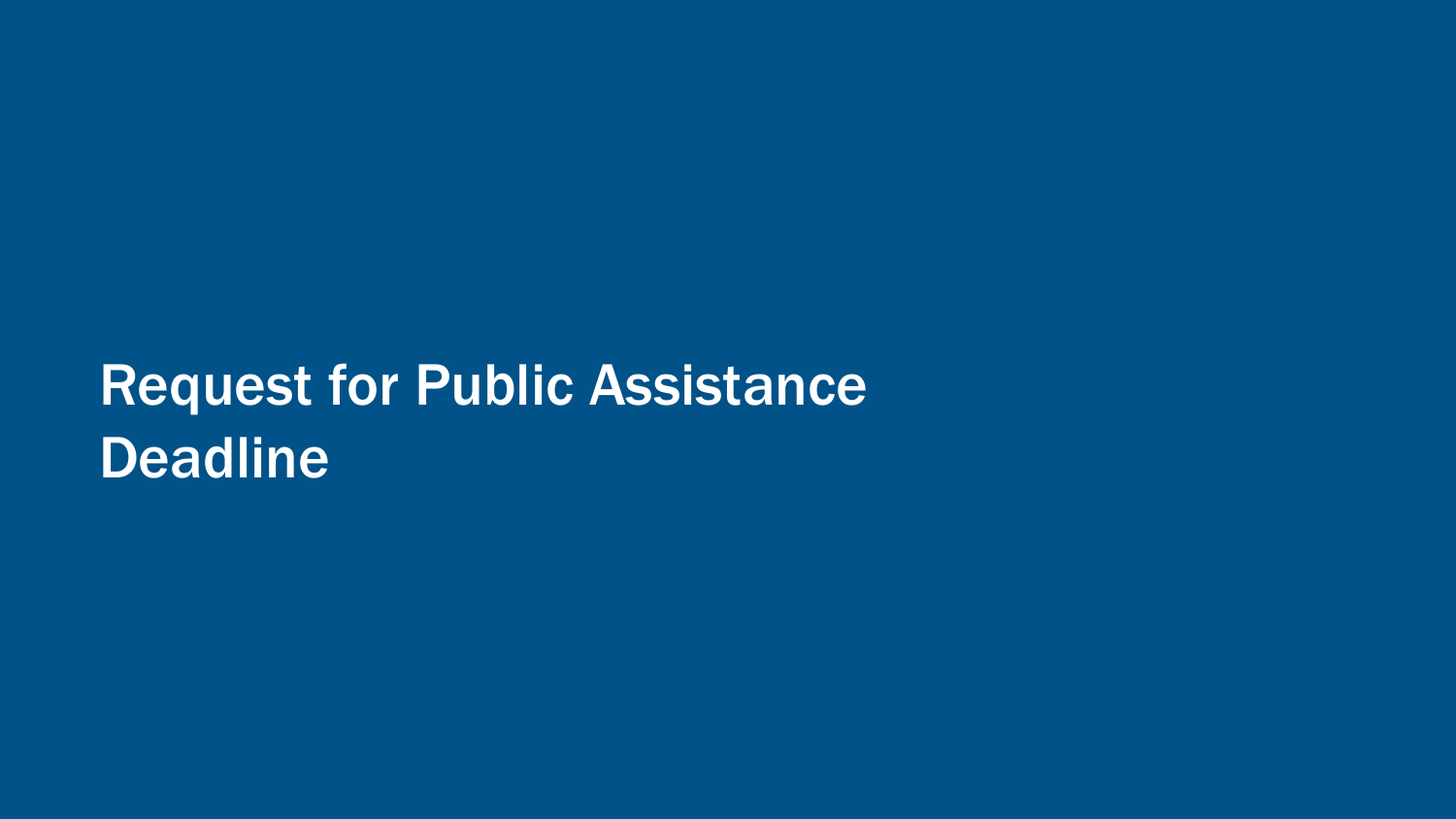#### Request for Public Assistance (RPA) Deadline

- The regulatory deadline for RPA submittal to FEMA is 30 days after a federal disaster declaration.
	- $\Box$  RPA submittal is the first step in applying for PA funding.
- On March 21, 2020, FEMA extended the RPA submission period to remain open for the duration of the Public Health Emergency, unless an earlier deadline was deemed appropriate.
- FEMA has determined July 1, 2022, to be an appropriate RPA deadline for all COVID-19 declarations.
	- □ Applicants submit RPAs through [FEMA's Grants Portal system](https://grantee.fema.gov/).
	- □ Approval of an RPA signifies that FEMA has determined the Applicant is eligible for PA funding.
	- $\Box$  Once approved, the Applicant must submit Project Applications for work and costs related to the COVID-19 response to receive funding.



Federal Emergency Management Agency nation within this PowerPoint is based on the Draft Policy currently posted for public comment. Information is subject to pending finalization of the Policy.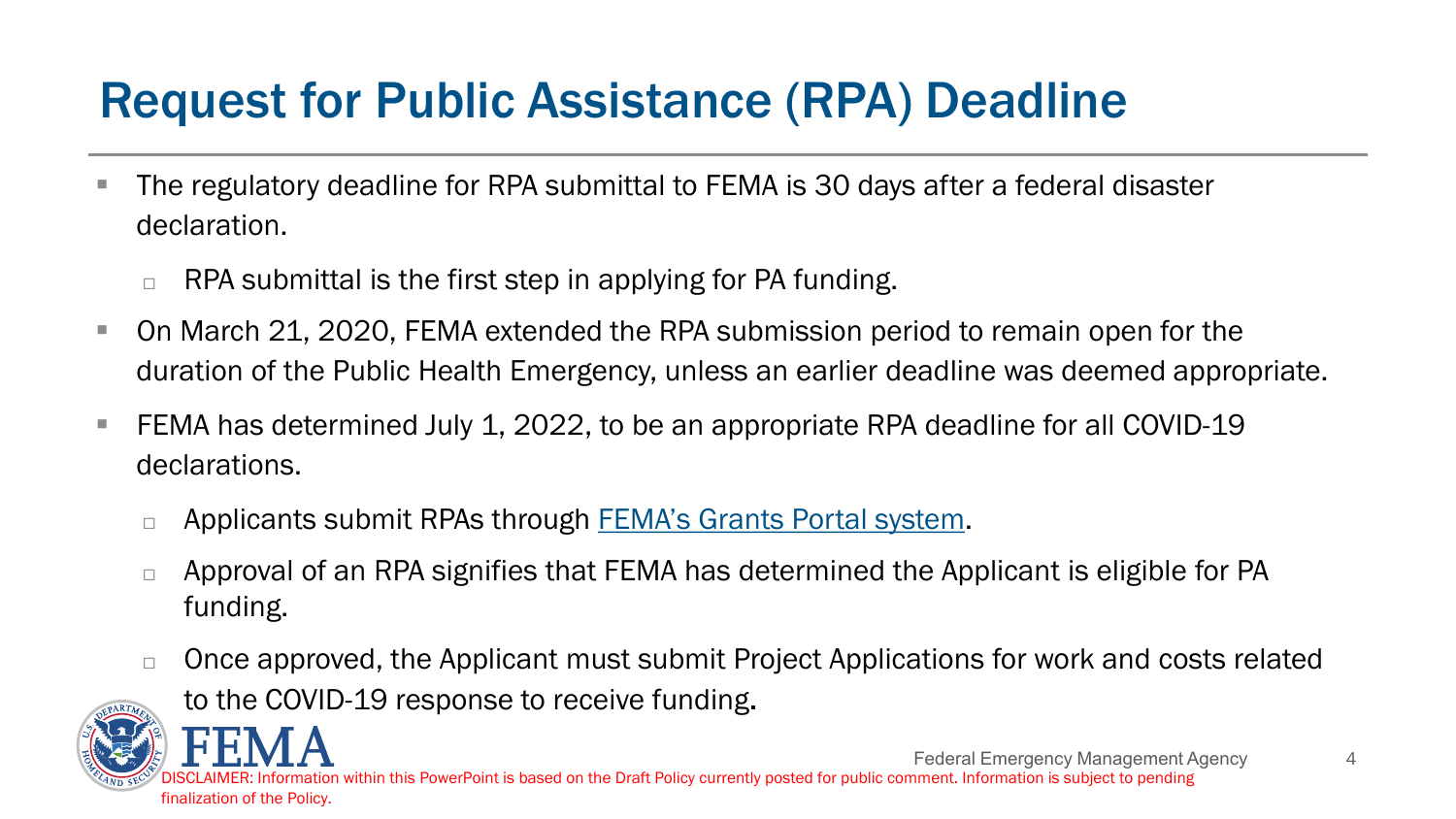### **Streamlined Project Application** Submittal Deadline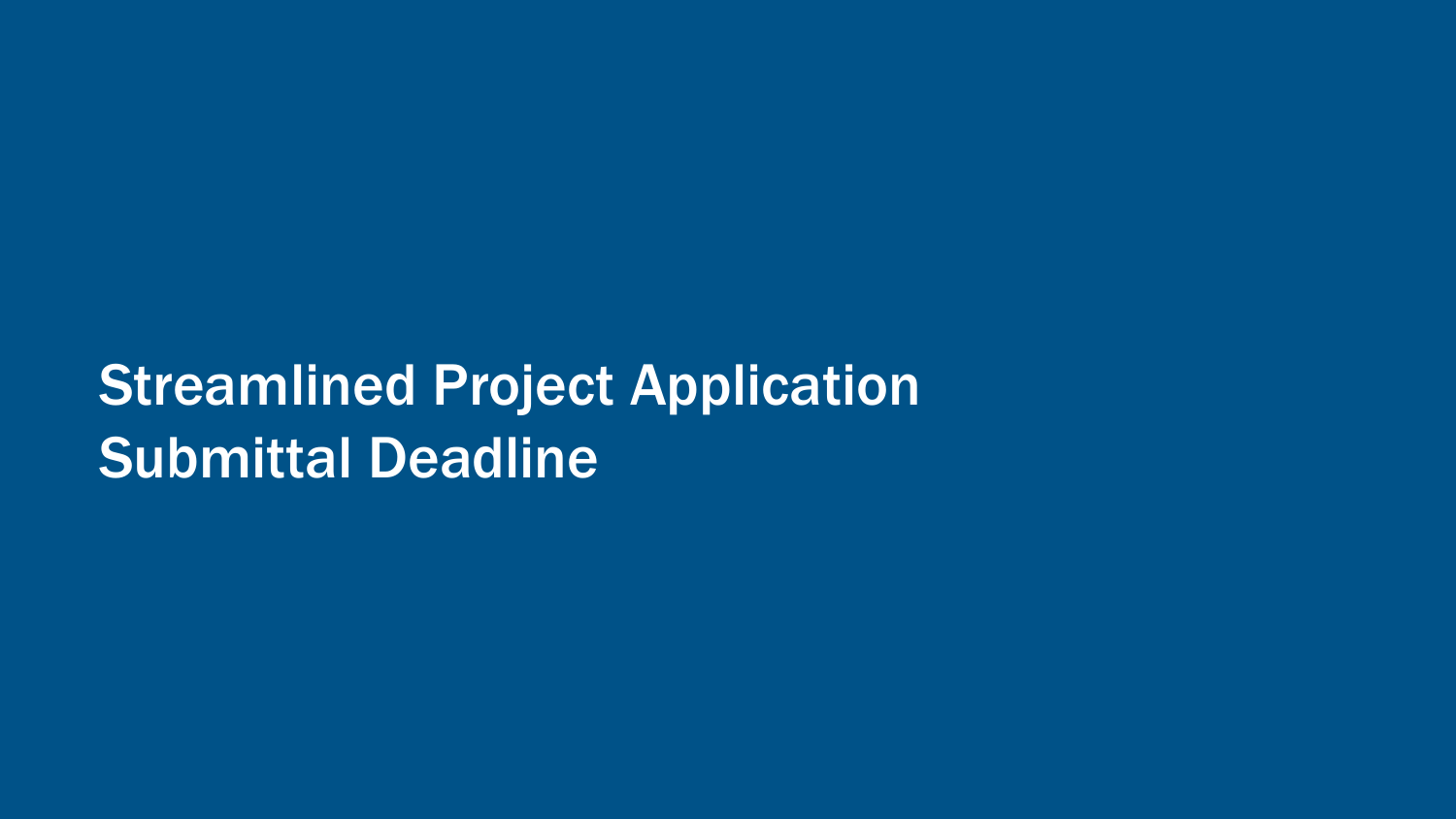#### Streamlined Project Application (SPA) Deadline

- On May 14, 2020, FEMA extended the deadline to identify and report damage for the duration of the Public Health Emergency unless an earlier deadline was deemed appropriate.
- FEMA typically considers the deadline for identifying and reporting damage to be met upon receipt of a Damage Inventory/Impact List.
- For COVID-19 declarations, FEMA created a SPA to identify and report COVID-19 activities in lieu of Damage Inventory/Impact List.
	- $\Box$  Applicants list the work they performed or will perform in the SPA.
	- $\Box$  The regulatory deadline for Applicants to identify and report damage is 60 days from the Recovery Scoping Meeting (RSM).
	- $\Box$  Applicants may either watch a RSM video in lieu of a meeting or FEMA will work with the Applicant to conduct a RSM prior to October 31, 2022.

Federal Emergency Management Agency tion within this PowerPoint is based on the Draft Policy currently posted for public comment. Information is subject to pending finalization of the Policy.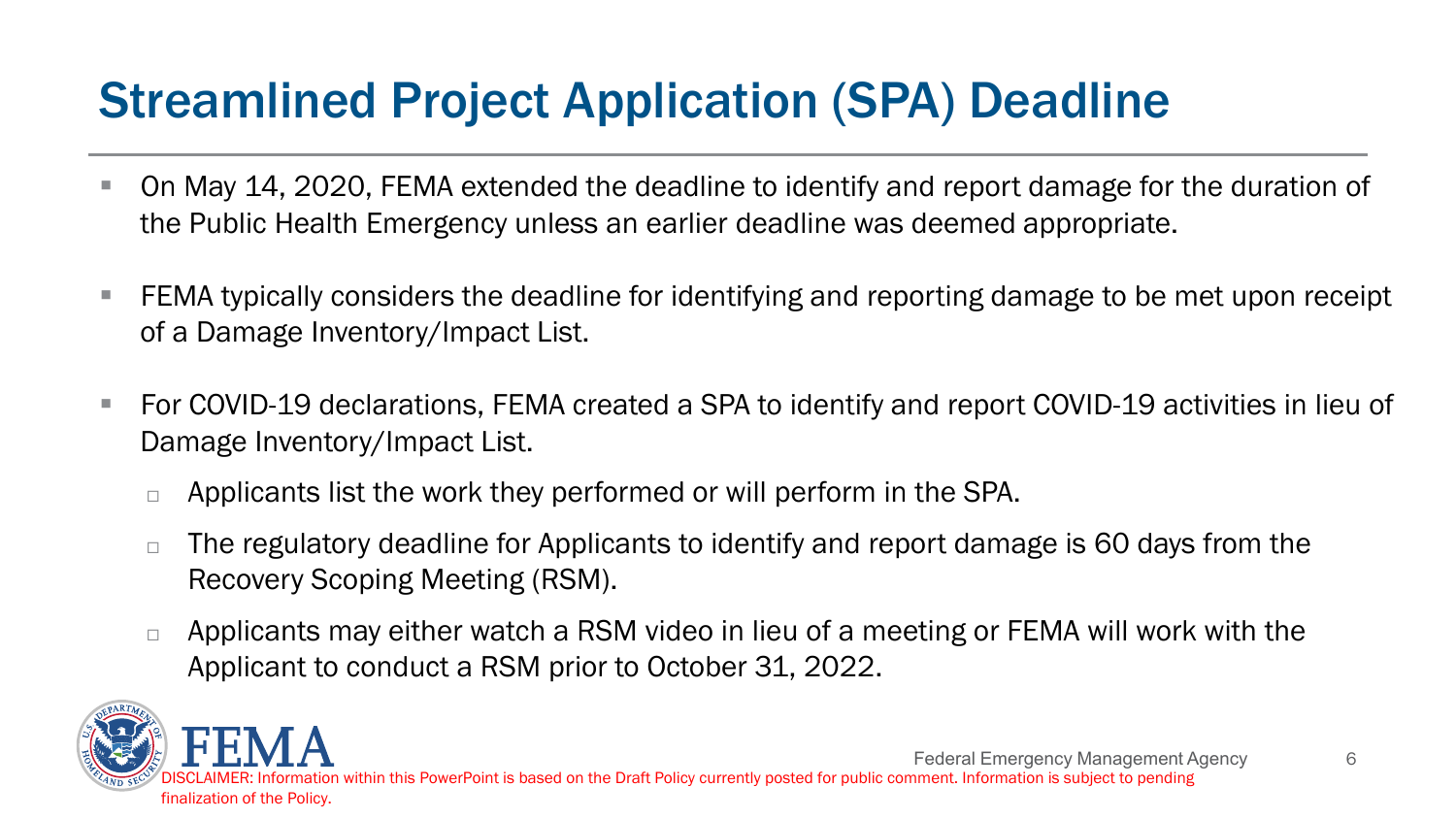#### Streamlined Project Application (SPA) Deadline

- Applicants must submit SPAs to FEMA via the PA Grants Portal by December 31, 2022 for work completed through July 1, 2022.
- The SPA must include information and documentation sufficient for FEMA to determine whether the work is eligible, and either the actual or estimated cost of the work.
- **Applicants must submit separate SPAs for work performed after July 1, 2022.**
- The deadline for identifying and reporting COVID-19 emergency work activities for work to be completed after July 1, 2022, will remain open.
- $\blacksquare$  FEMA will notify Applicants no less than 30 days prior to establishing the deadline for work performed after July 1, 2022.

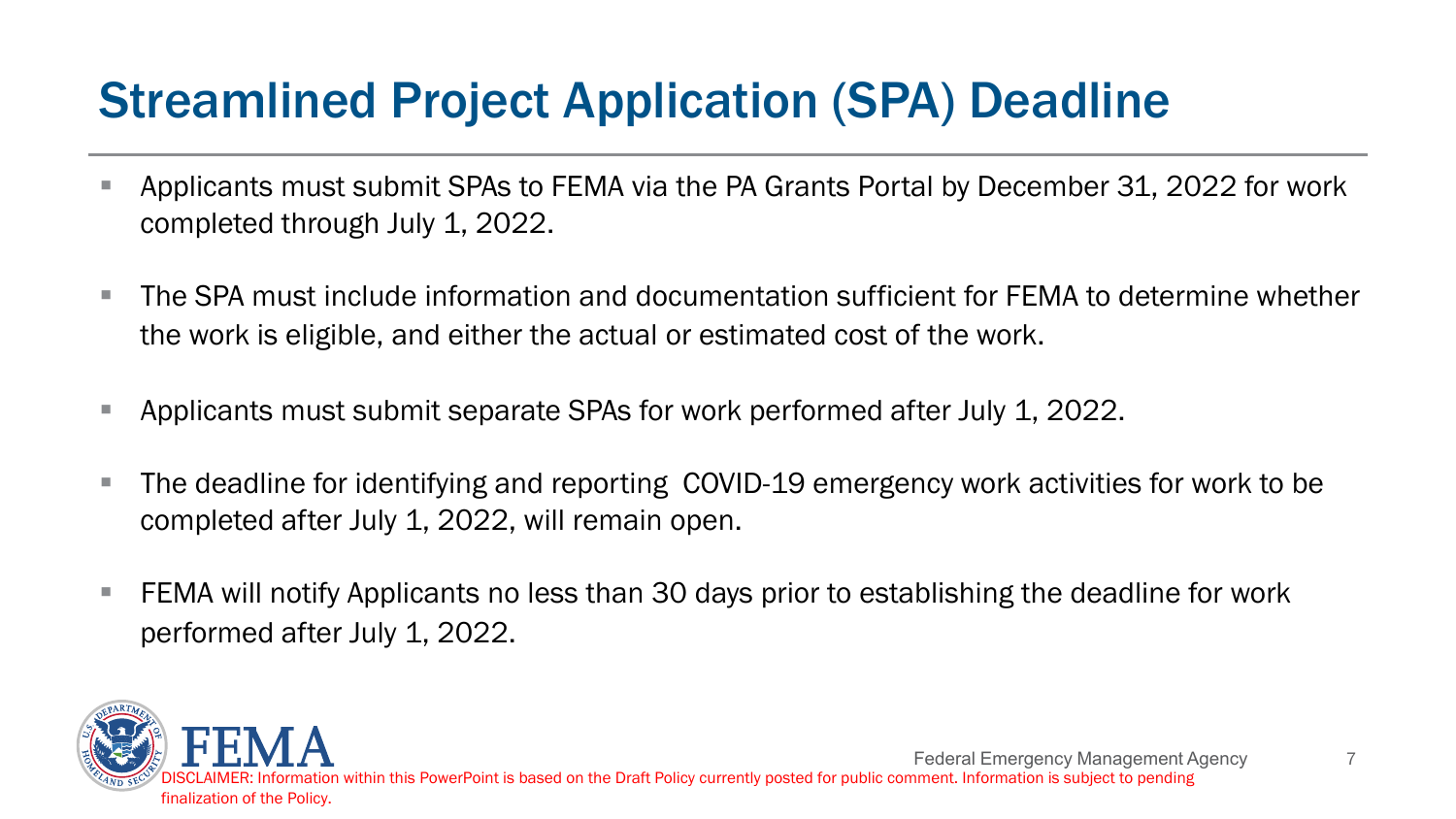#### Expedited Funding Projects

- By December 31, 2022, Applicants must submit a SPA as an amendment to the expedited funding project to define all work activities through July 1, 2022, along with an updated cost estimate.
- If the expedited funding project covers a timeframe after July 1, 2022, and funding is still justifiably needed, FEMA will work with the Applicant to ensure continuance of expedited funding.
	- $\Box$  Recipients must limit advance payments, even under expedited funding projects, to the "minimum amounts needed" and timed based on the "actual, immediate cash requirements" to perform the eligible work.

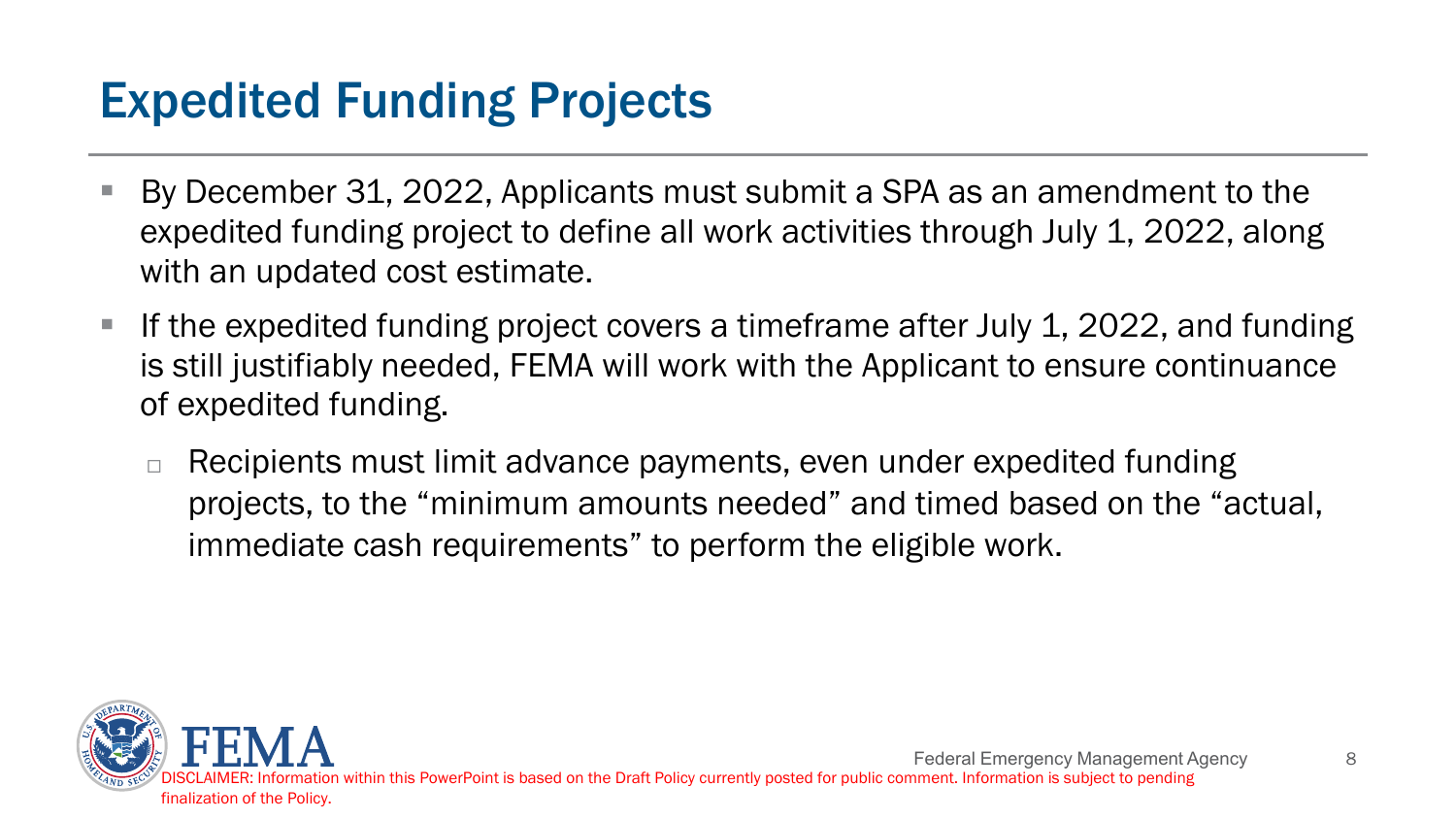#### Cost Share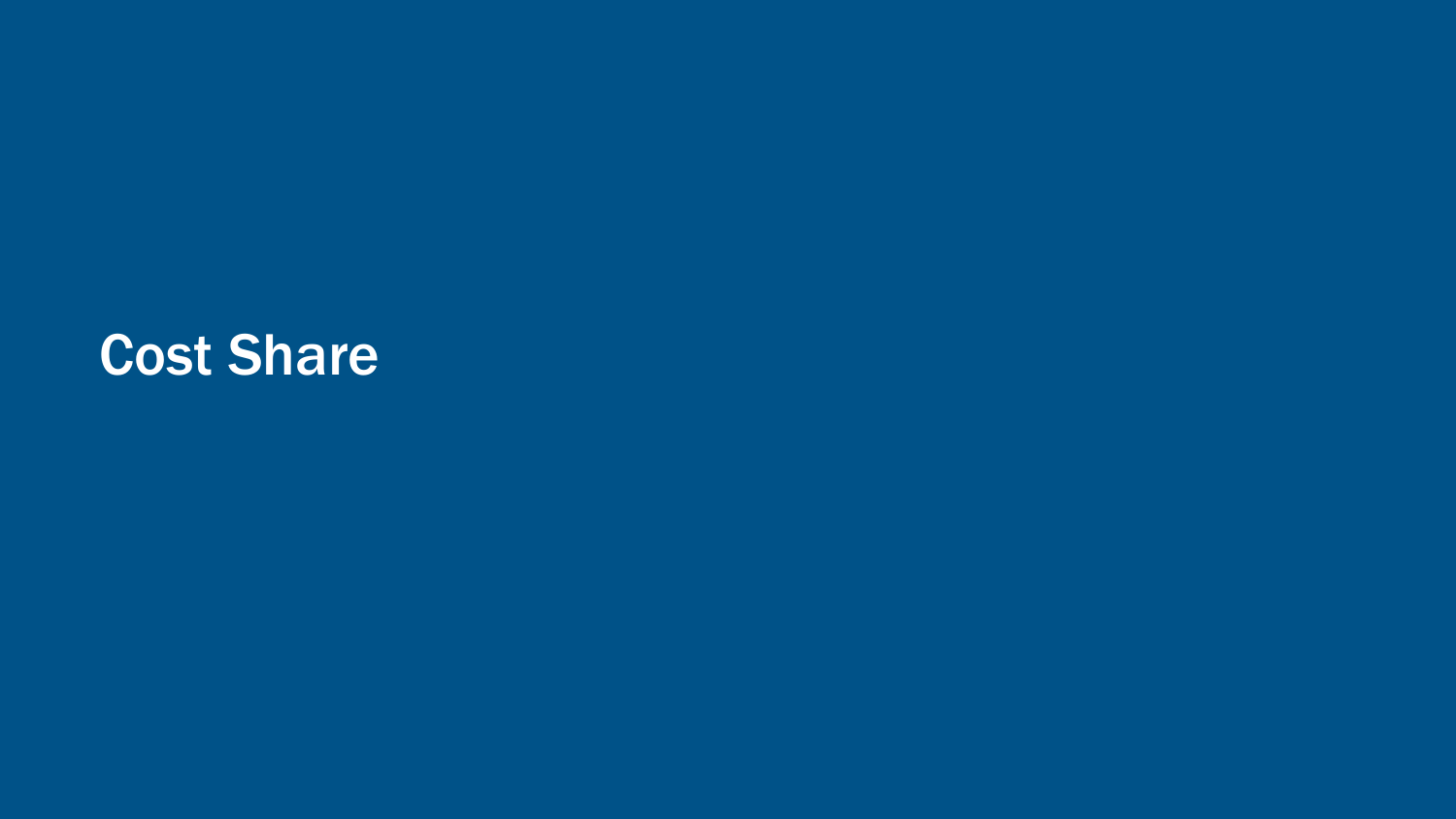#### Federal Cost Share

- The President authorized 100% federal funding for all eligible emergency work costs under the COVID-19 declarations through July 1, 2022.
- FEMA will apply 100% federal funding to all eligible COVID-19 costs for work performed from the beginning of the incident period through 11:59 p.m. on July 1, 2022.
- FEMA will apply the 90% federal cost share to funding for all eligible costs for work performed and items used on or after July 2, 2022.

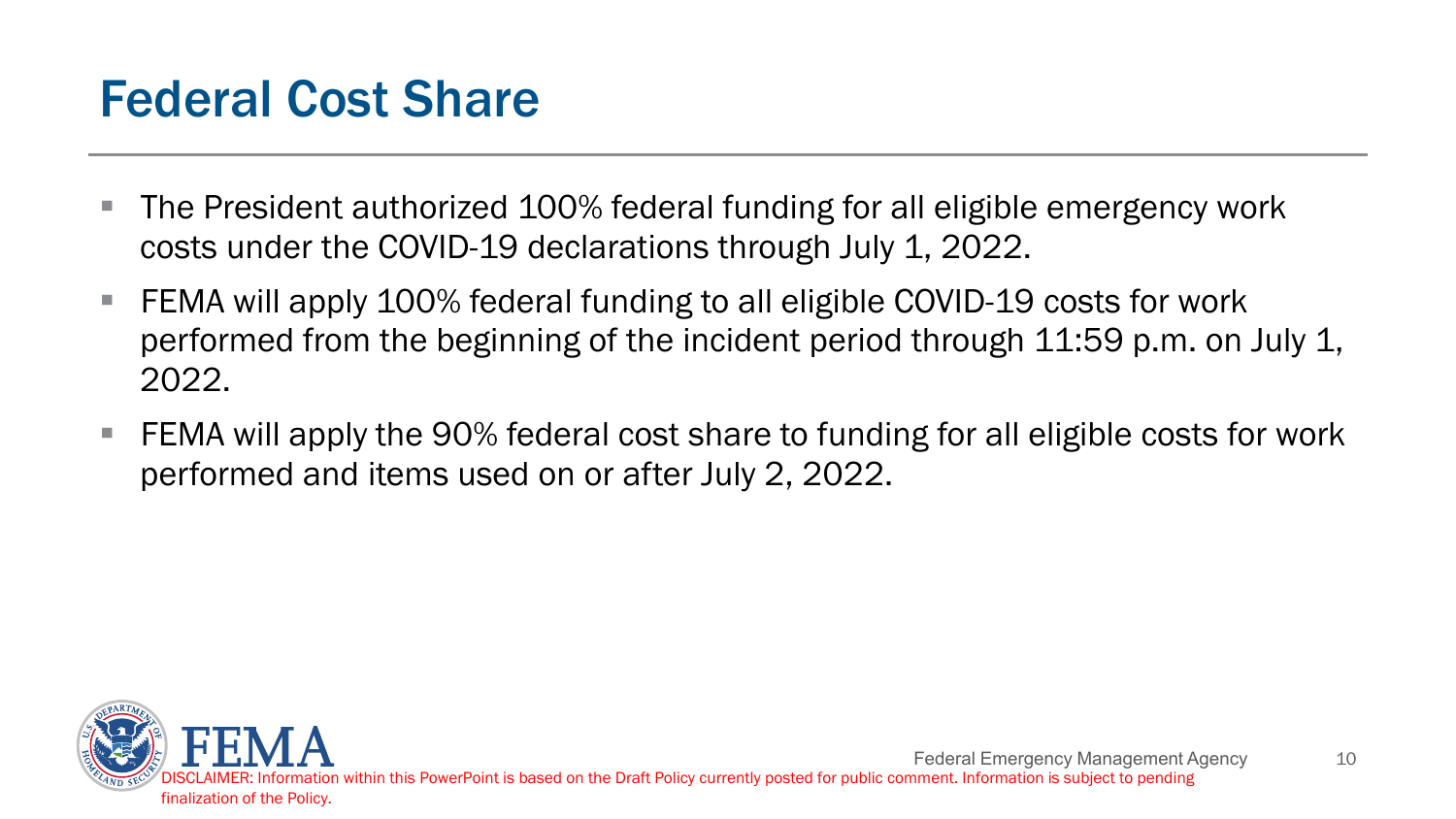#### Cost Share Application

- **Employee Labor:** Costs for hours worked prior to July 2, 2022.
- **Purchased Supplies: FEMA only provides funding for the purchase of PPE and other supplies projected to** be used in the next 60 days. Any PPE or other supplies purchased for a 60-day timeframe prior to July 2, 2022 are eligible for 100% federal funding only if the items were also used prior to July 2, 2022.
- **Purchased Equipment:** Costs to purchase equipment that the Applicant used prior to July 2, 2022, and the cost for usage prior to July 2, 2022.
- **Leased Equipment and Facilities:** FEMA may calculate the cost based on a proration of time for lease costs prior to July 2, 2022. FEMA only provides funding for storage that is necessary to store 60 days of PPE and other necessary supplies
- Contract Costs: Costs for work performed prior to July 2, 2022. If costs cannot be distinguished by date performed, FEMA may prorate costs based on the percentage of work completed prior to the deadline versus the percentage of work remaining.

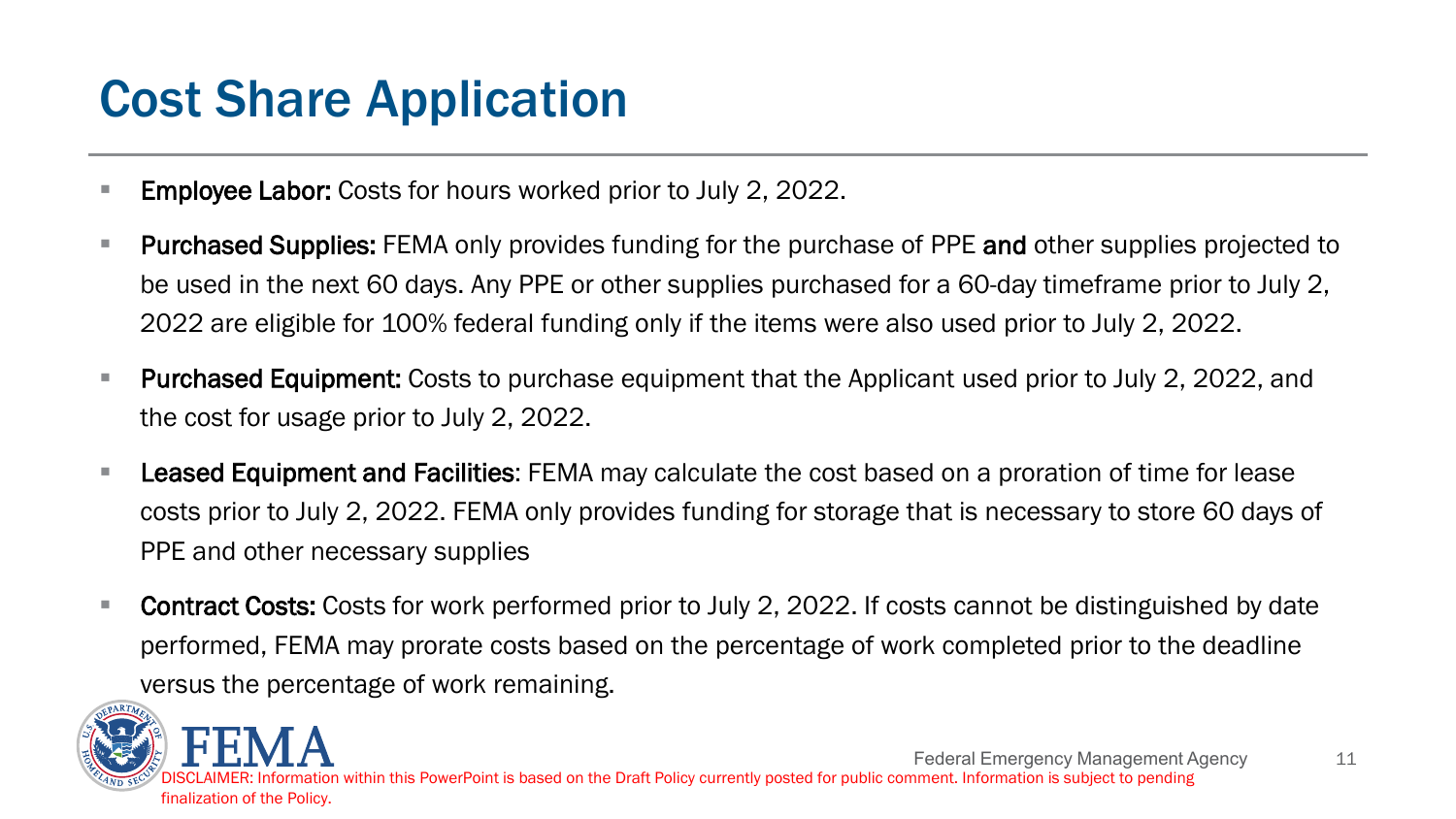#### Cost Share Application

- Separation of Costs: Applicant must delineate costs for work performed prior to July 2, 2022, from costs for work performed on or after July 2, 2022.
- **Donated Resources:** FEMA does not provide PA funding for donated resources; however, the Applicant may use the value of donated resources to offset the non-federal cost share of its eligible Emergency Work projects and Direct Federal Assistance.
	- $\Box$  If the Applicant used donated resources prior to July 2, 2022, it may use the value of those donated resources to offset the 10% non-federal cost share for eligible work performed on or after July 2, 2022.
- **Project Thresholds:** The project thresholds for minimum project amounts, and small and large projects, apply to each individual SPA.

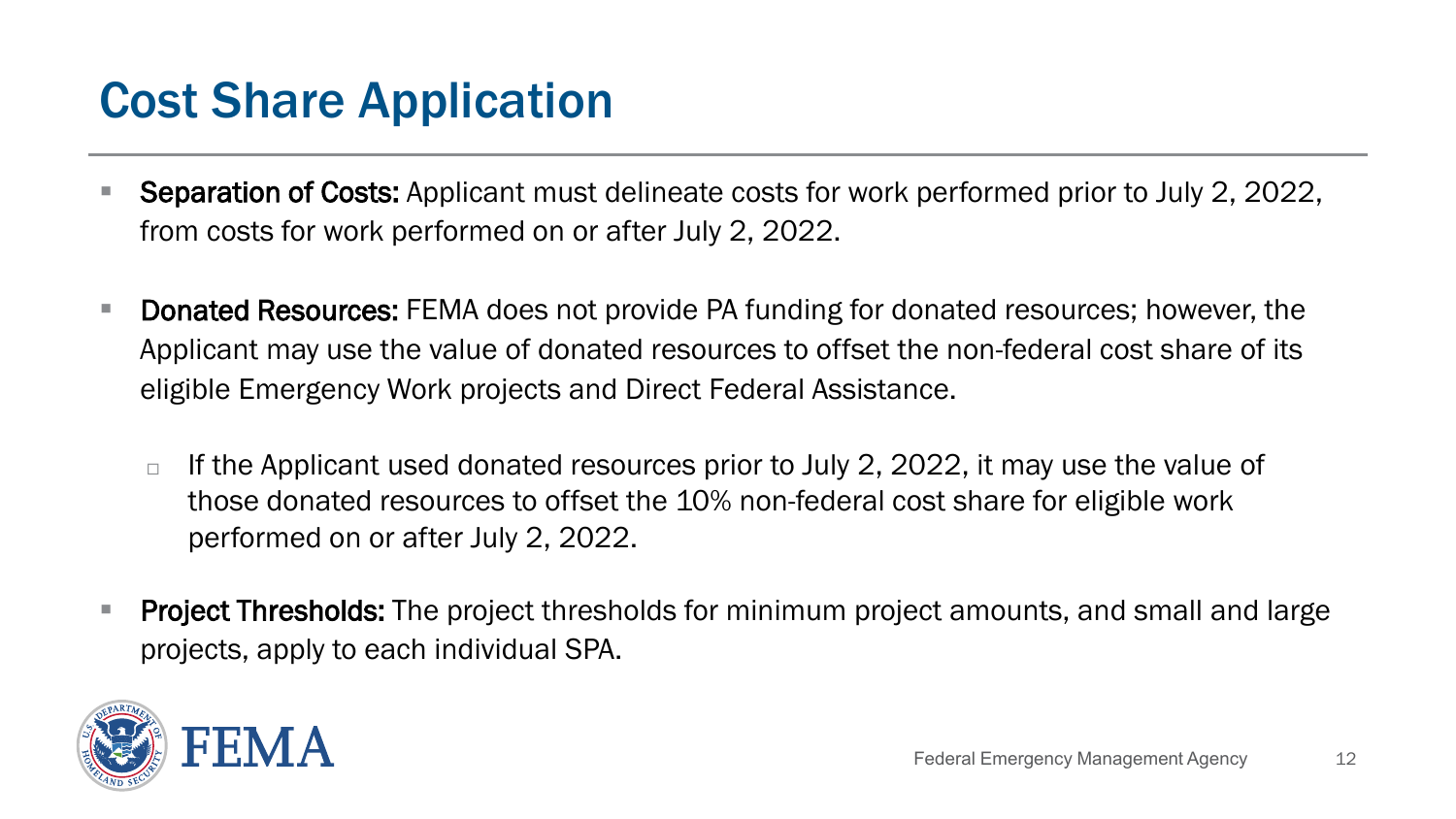### Work, Project, and Management Cost **Deadlines**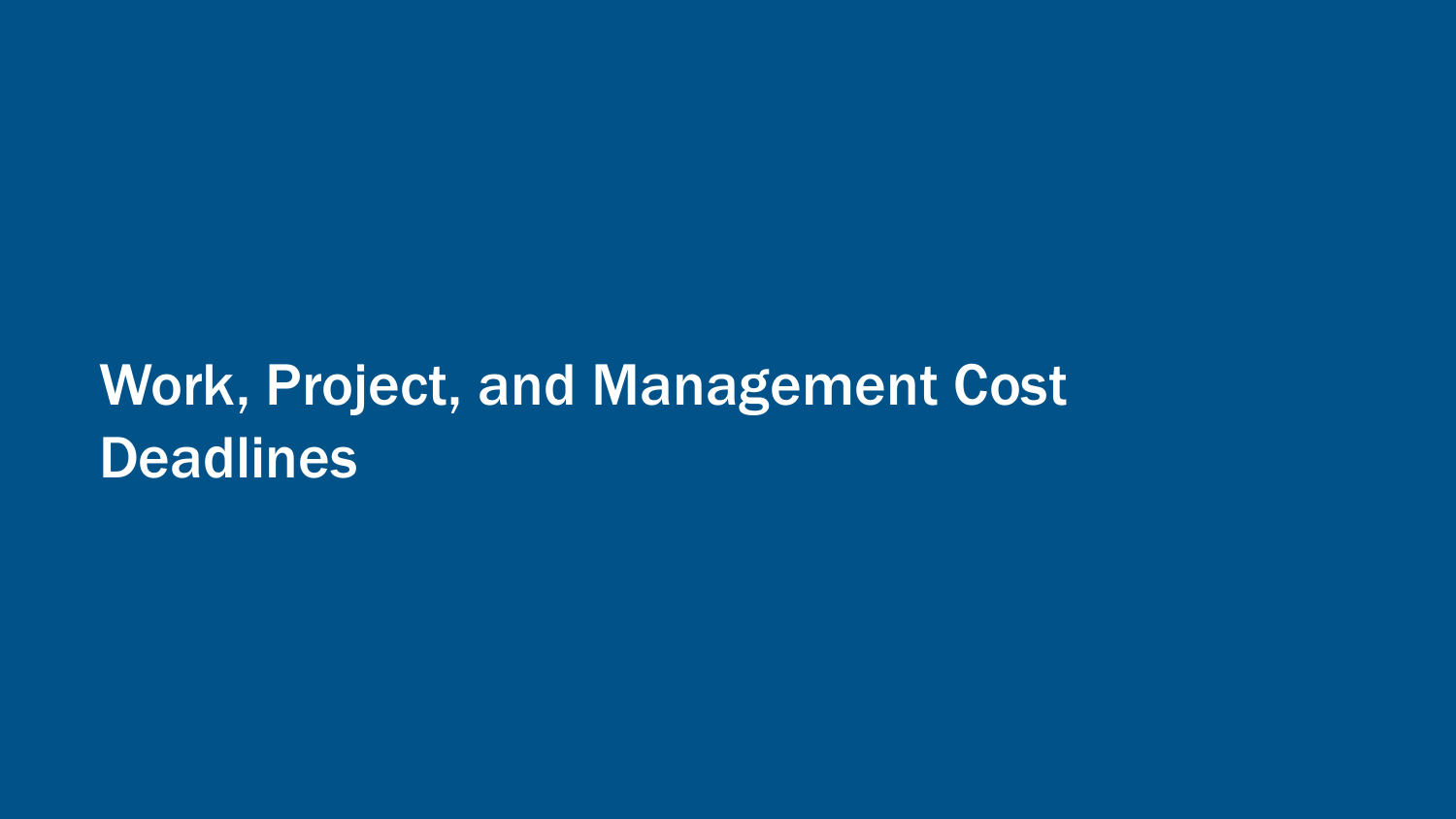#### Work Completion Deadline

- The regulatory deadline for completion of Emergency Work is 6 months from the declaration date.
- The unprecedented nature of COVID-19 necessitated emergency protective measures to continue beyond 6 months.
- On August 24, 2020, FEMA extended the emergency work completion deadline for COVID-19 until further notice. FEMA is continuing this extension.
- FEMA will provide notification no less than 30 days prior to establishing a deadline for completion of COVID-19 emergency protective measures.

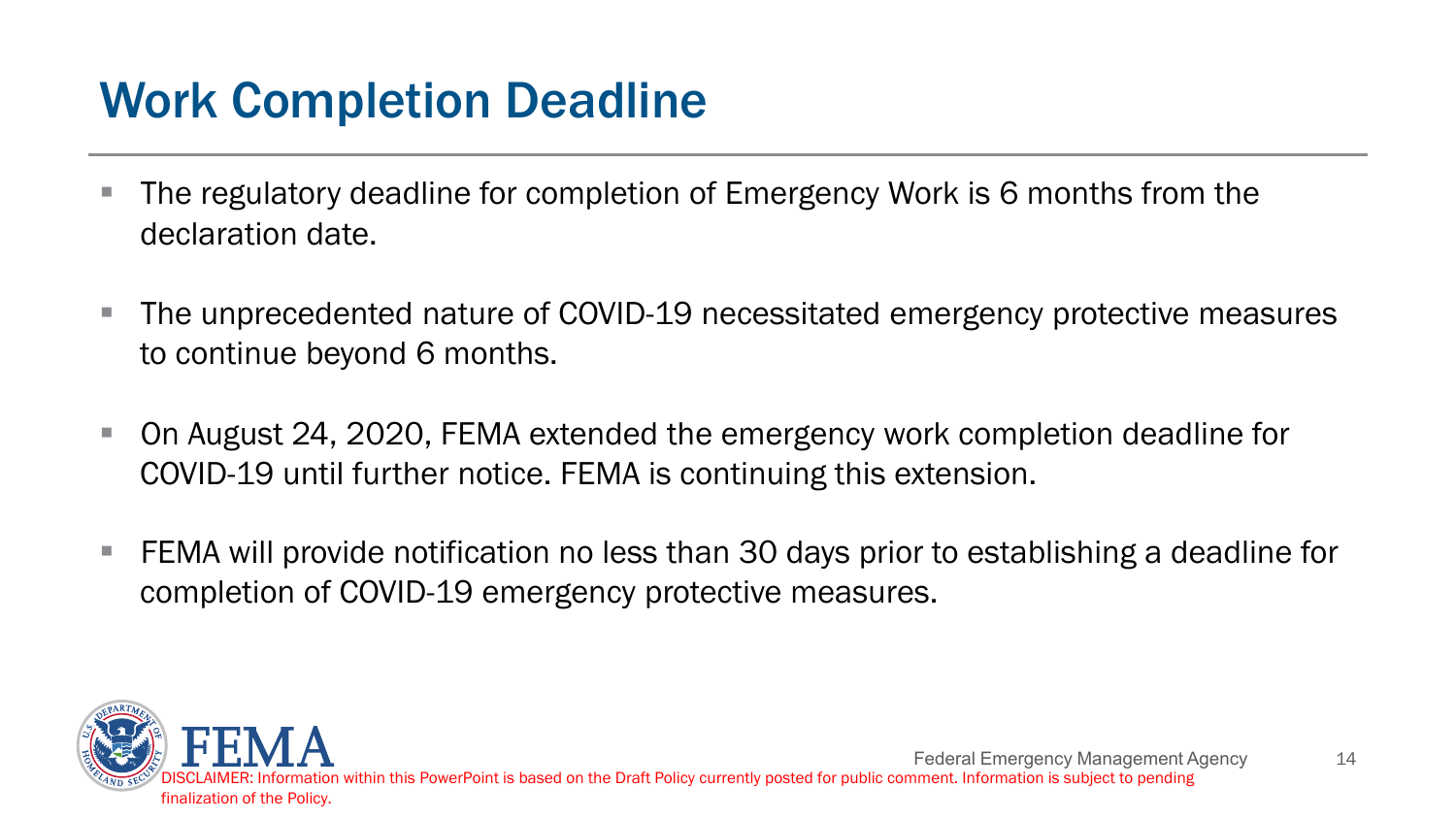#### Project Completion Certification and Closeout Deadline

- Small Projects:
	- The Recipient must submit to FEMA certification of completion for all Subrecipient Small Projects within 180 days of the Subrecipient's latest Small Project work completion date.
	- $\Box$  The Recipient must submit to FEMA certification of completion for all of the Recipient's Small Projects within 90 days of the latest Small Project work completion date.

15

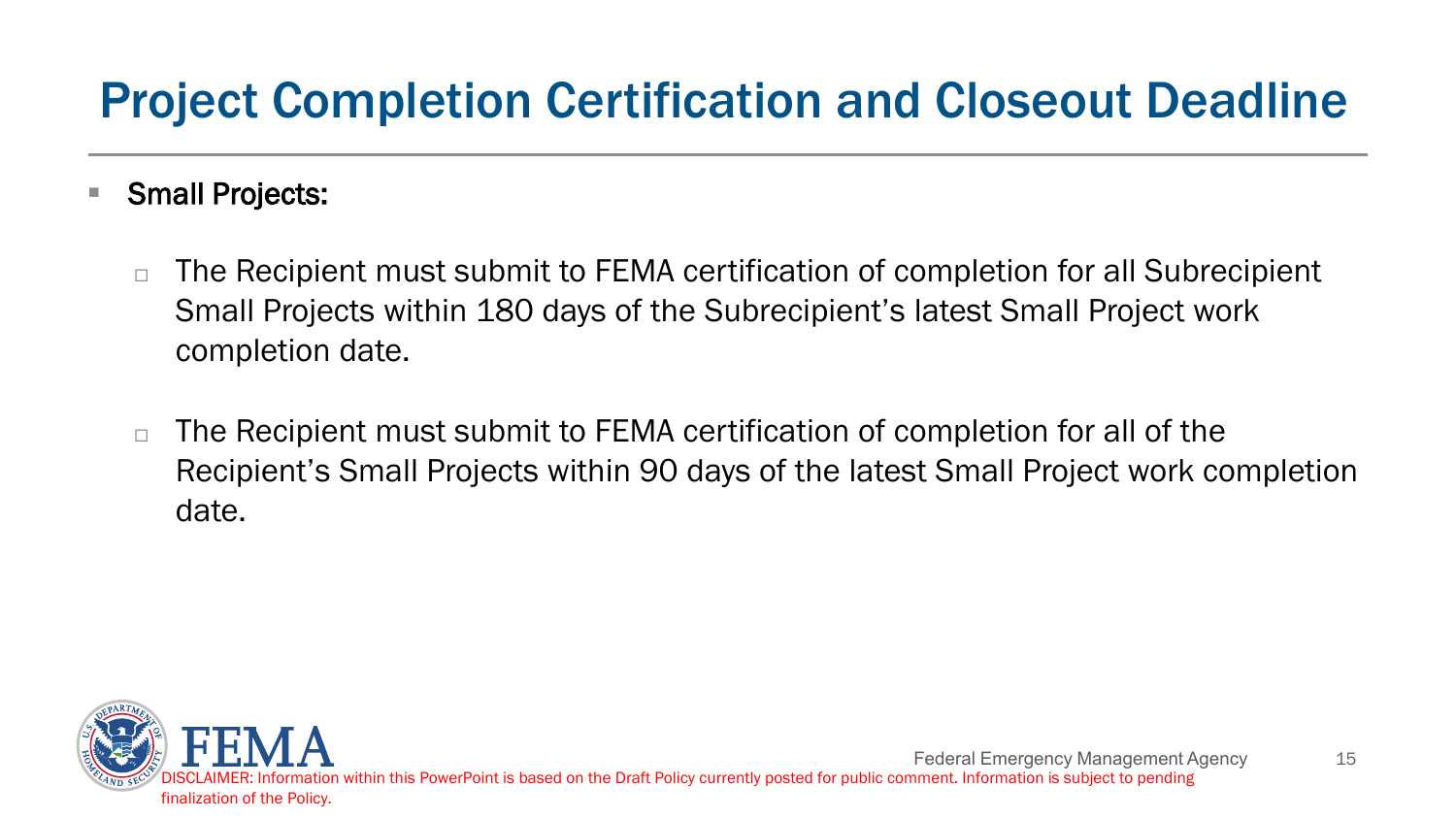#### Project Completion Certification and Closeout Deadline

#### ■ Large Projects:

- $\Box$  Subrecipients must submit to the Recipient all actual cost documentation for each large project within 90 days of the work completion date or the date of obligation, whichever is later.
- □ The Recipient must submit to FEMA all actual cost documentation for each of its own Large Projects with certification of completion within 90 days of the work completion date or the date of obligation, whichever is later.
- $\Box$  The Recipient must submit to FEMA its certification of the Subrecipient's completion of each Large Project with the final claim for PA funding and all supporting documentation within 180 days of the work completion date or the date of obligation, whichever is later.

16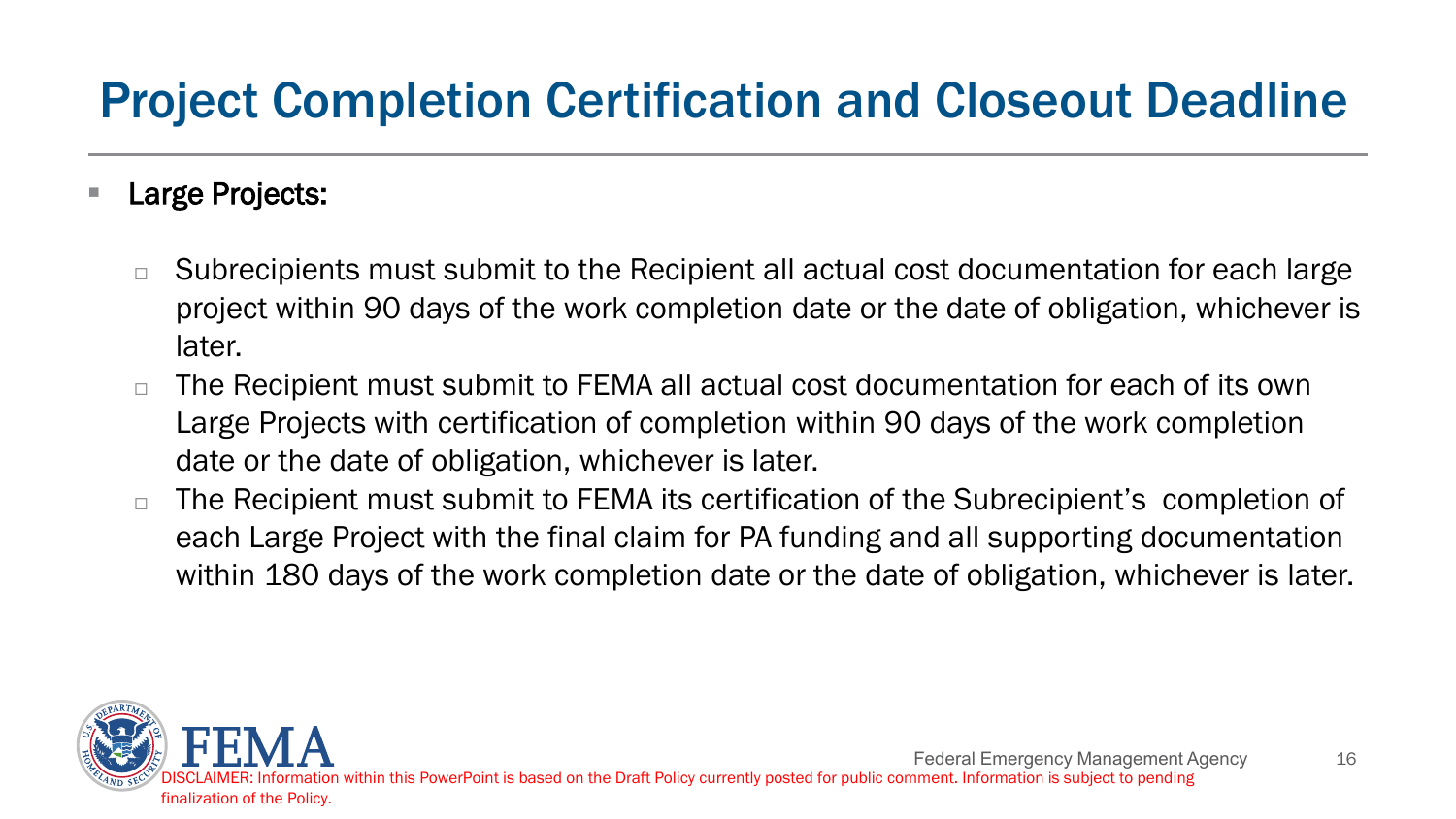#### Management Cost Deadlines

- Section 324 of the Stafford Act authorizes PA funding for management costs.
- The Recipient may claim management costs incurred until one of the following occurs:
	- $\Box$  180 days after work is completed on the last non-management cost PA project for the declaration; or
	- $\Box$  180 days after the latest performance period of a non-management cost PA project for the declaration; or
	- □ 2 years from the end date of the incident period for an Emergency Declaration; or
	- □ 8 years from the date of the Major Disaster Declaration.

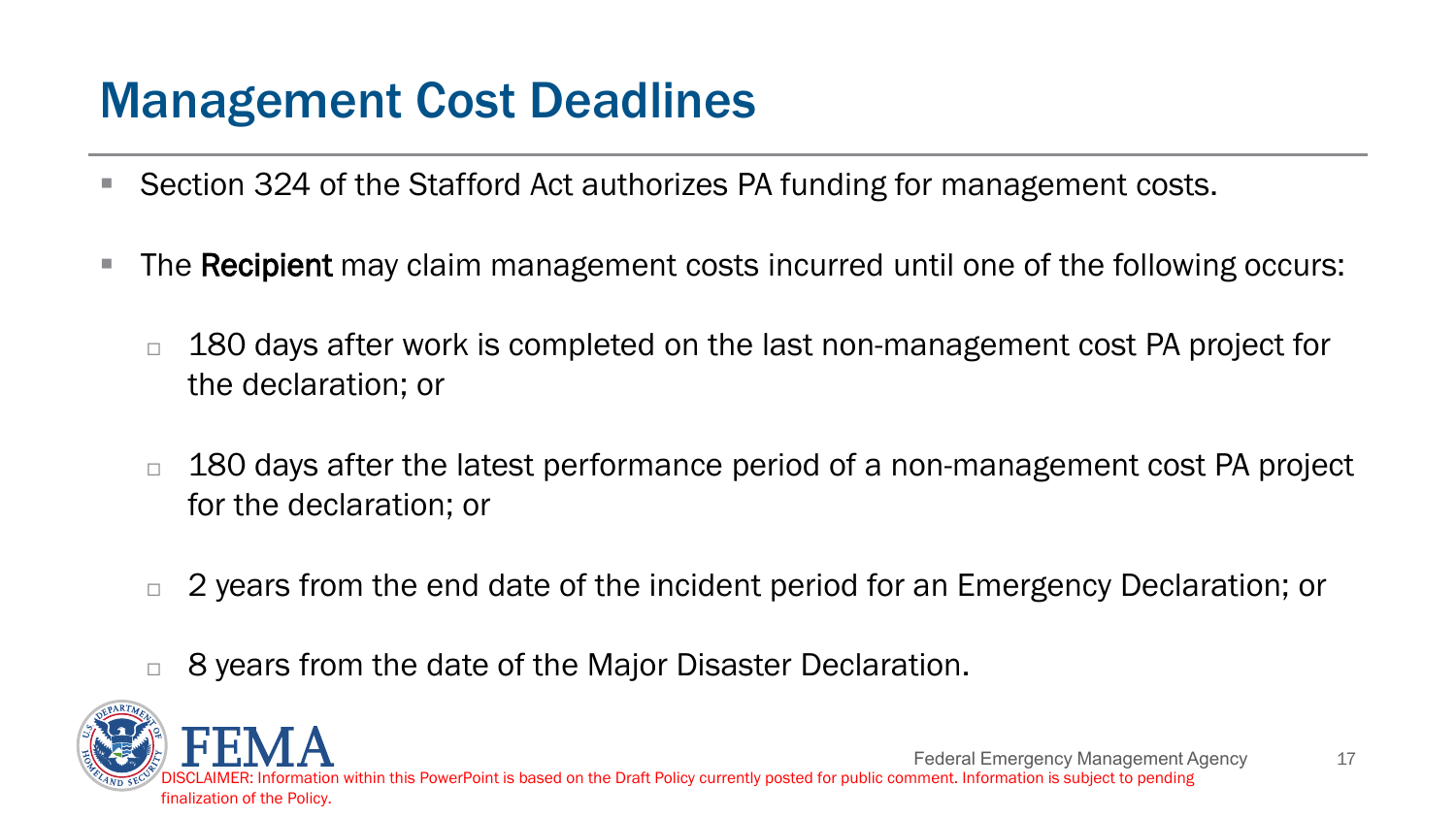#### Management Cost Deadlines

- The Subrecipient may claim management costs incurred until one of the following occurs:
	- $\Box$  180 days after the Subrecipient completes its last non-management cost PA project; or
	- $\Box$  180 days after the latest performance period of the Subrecipient's non management cost PA project; or
	- $\Box$  2 years from the end date of the incident period for an Emergency Declaration; or
	- □ 8 years from the date of the Major Disaster Declaration

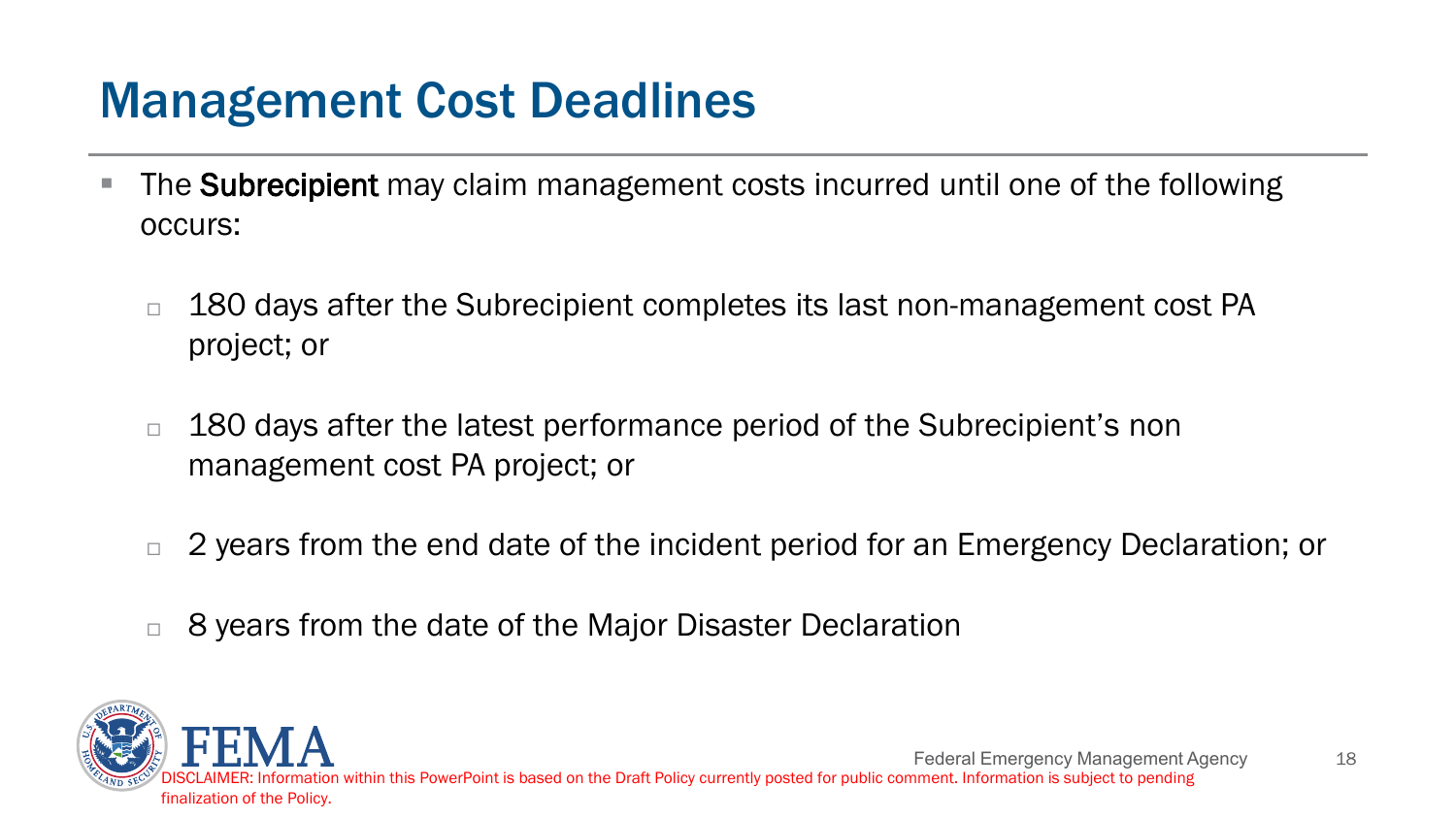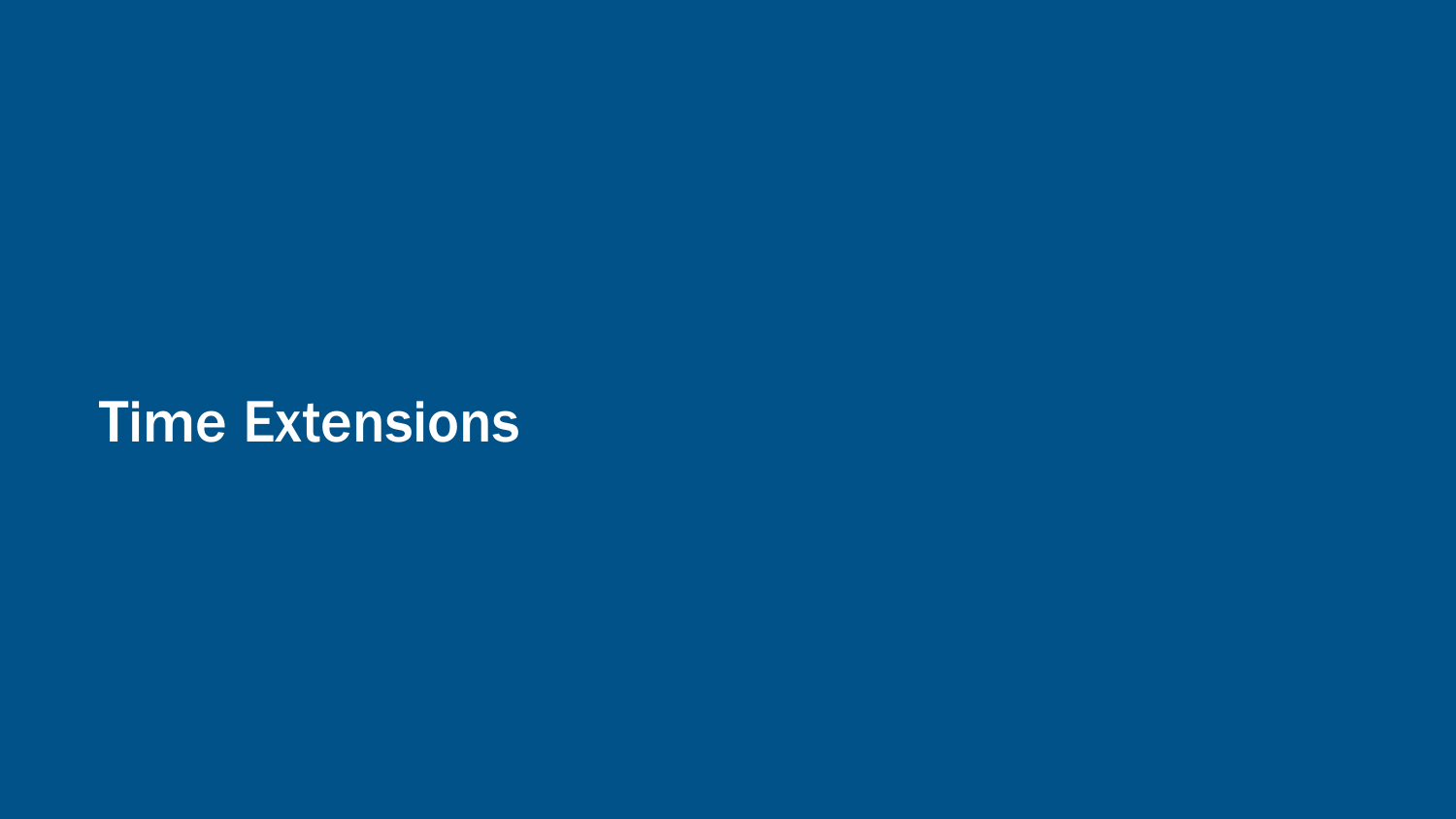#### Request for PA Time Extensions (TE)

- **If a Recipient or Subrecipient/Applicant determines it needs additional time to meet** one a deadline, it must submit a written TE to FEMA with a detailed justification and any documentation to substantiate delays beyond its control. Subrecipients/Applicants must route requests through the Recipient to FEMA.
- **FIMA Regional Administrators (RA) may extend the RPA deadline for a potential** Applicant up to 90 days after July 1, 2022, when the request is justified based on extenuating circumstances beyond the Recipient's or Applicant's control.
- For time extensions beyond 90 days, RAs must coordinate with the Assistant Administrator, Recovery Directorate at FEMA HQ for concurrence.

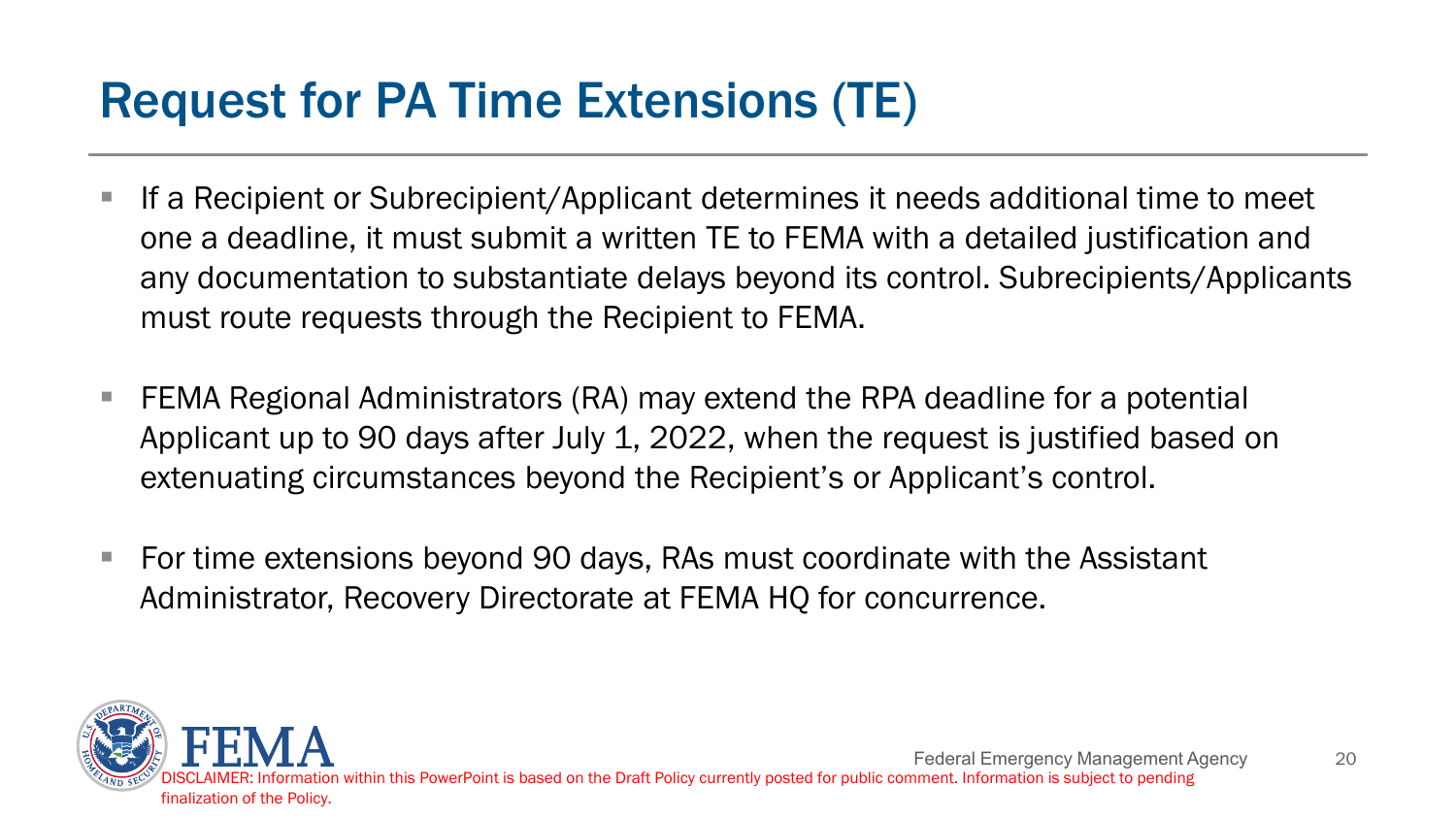#### Project Application Submittal Time Extensions

- FEMA RAs may extend the Project Application Submittal deadline up to 90 days after December 31, 2022, when the request is justified based on extenuating circumstances beyond the Recipient's or Applicant's control.
- For TEs beyond 90 days, RAs must coordinate with the Assistant Administrator, Recovery Directorate at FEMA HQ for concurrence.

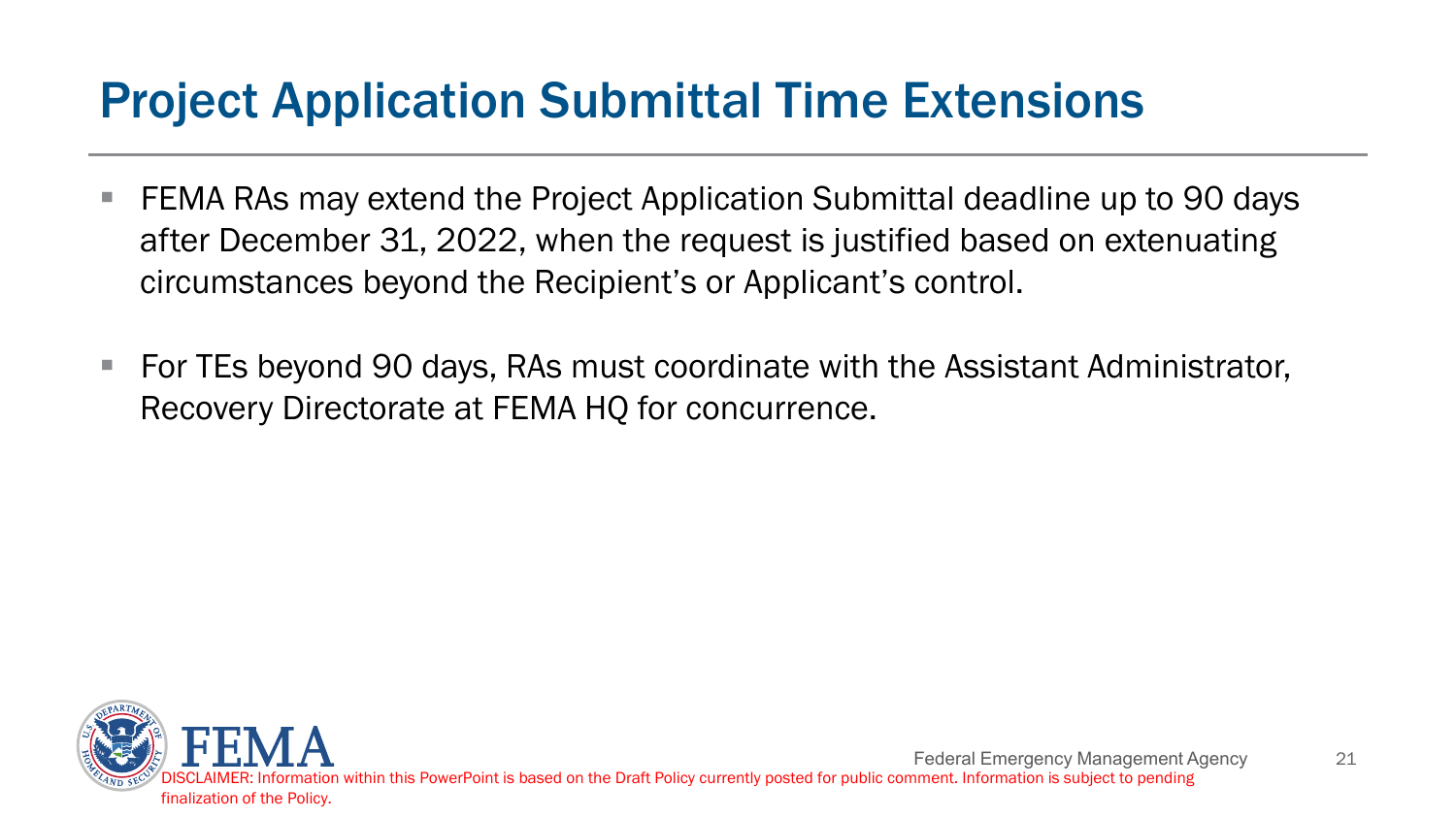#### Project Completion Certification and Closeout Time **Extensions**

**FIMA RAs may extend deadlines for submittal of project completion and certification** when the request is justified based on extenuating circumstances beyond the Recipient's or Subrecipient's control.

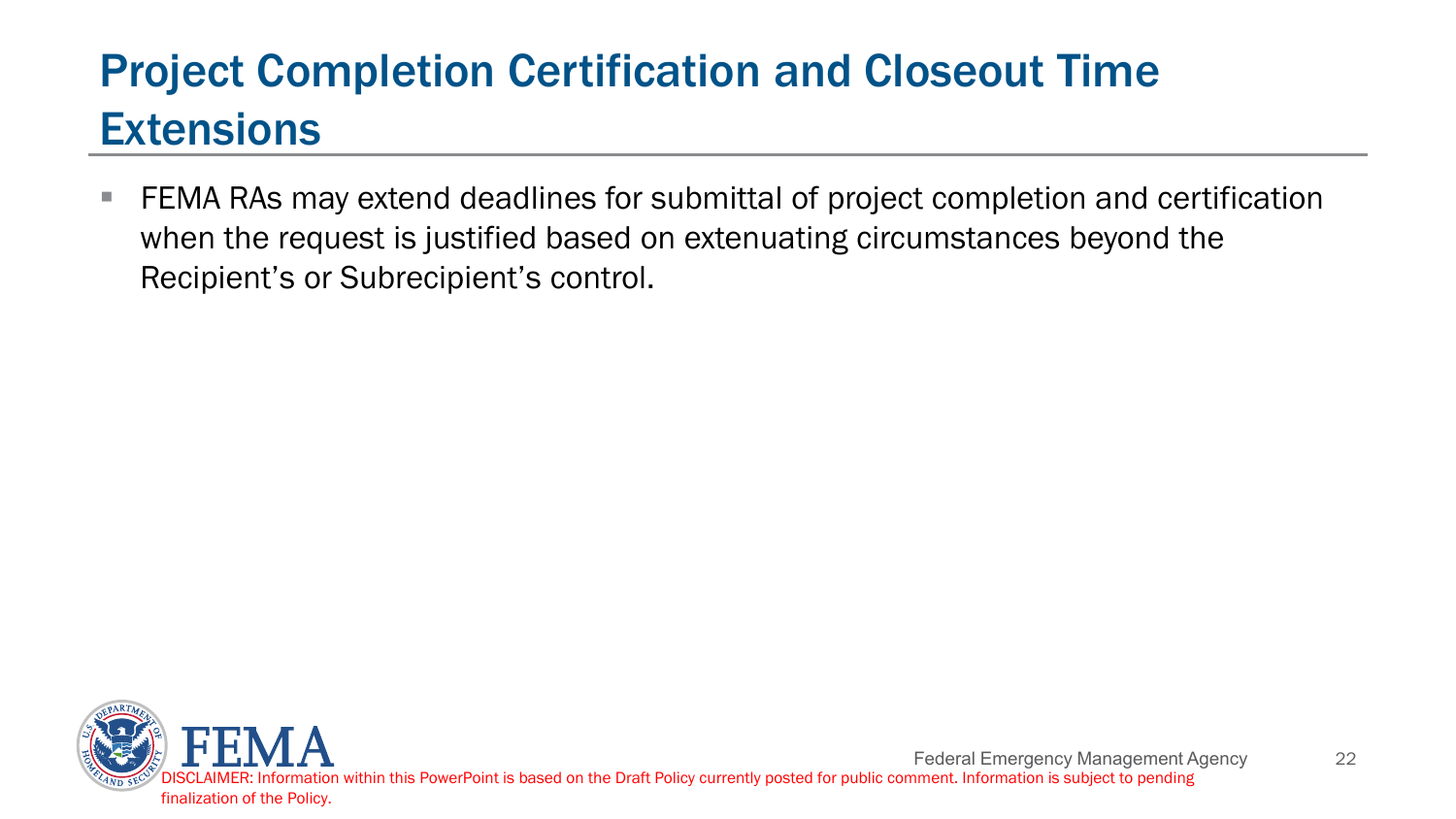#### Overlapping Sources of Funding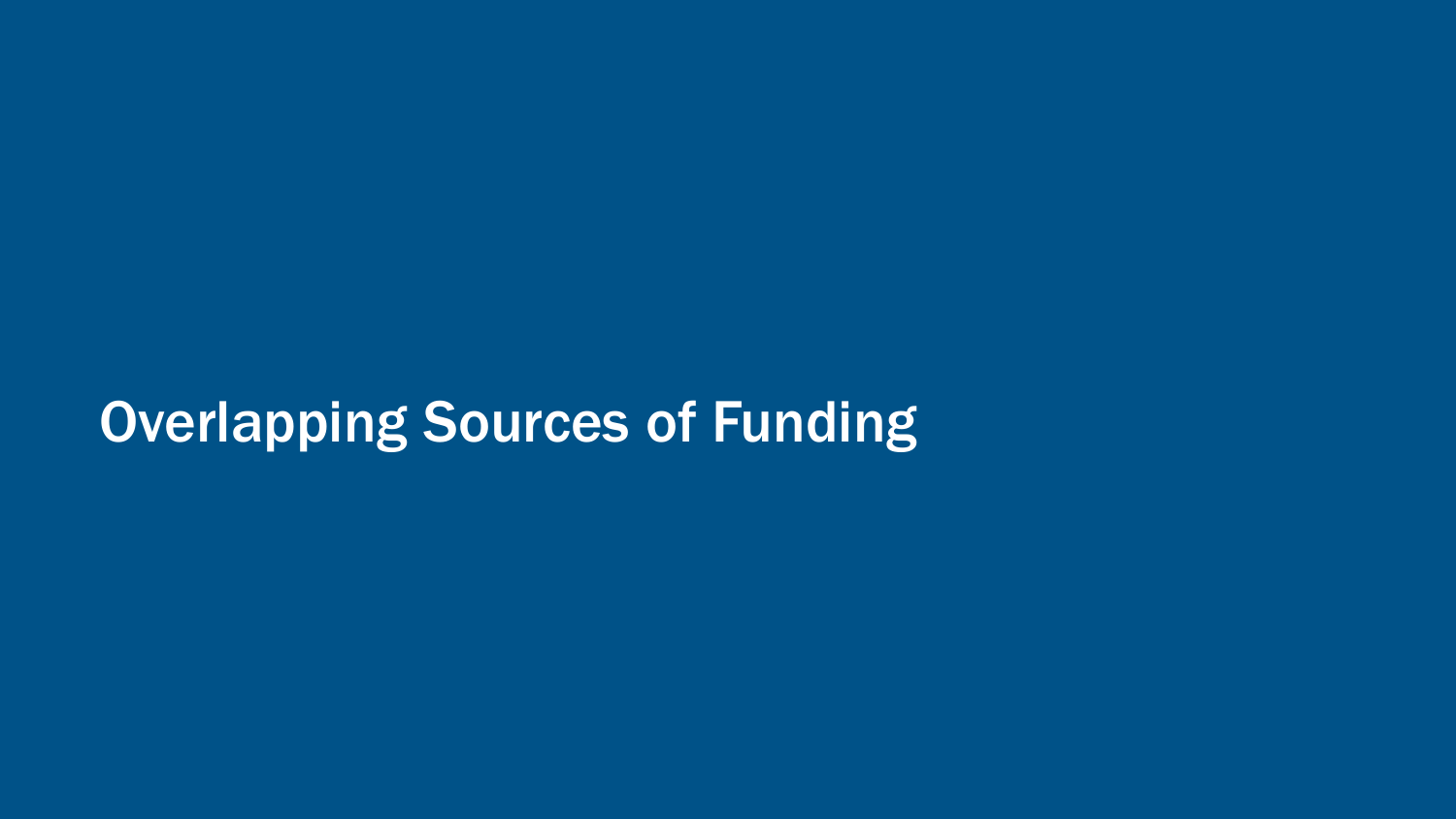### Federal Funding

- Section 312 of the Stafford Act prohibits FEMA from duplicating benefits from other sources. Per the PAPPG, if an Applicant receives funding from another source for the same work that FEMA funded, FEMA reduces the eligible cost or de-obligates funding to prevent a duplication of benefits.
- Under Section 312, multiple agencies having authority to expend funds for the same purpose is not, by itself, a duplication of benefits. Therefore, for COVID-19 declarations, FEMA's PA policy is that if an Applicant does not receive funding from another source for the same exact cost item that PA funding is provided, FEMA will not consider it to be a duplication of benefits.
- If an Applicant receives funding from another source for the same exact cost item that FEMA funded, FEMA will reduce the eligible amount to prevent a duplication of benefits.

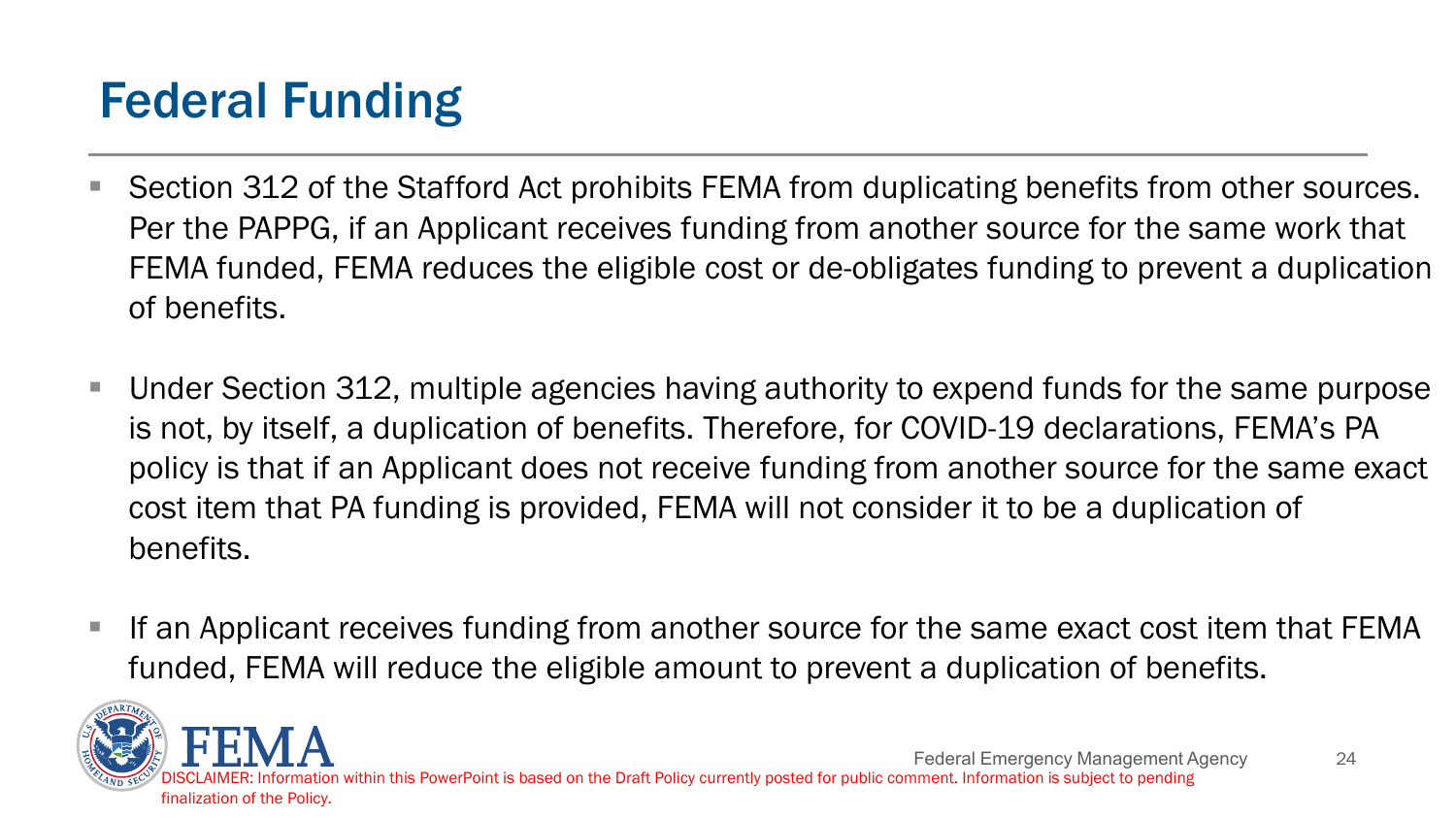#### Overlapping Sources of Funding - Federal Funding

- FEMA may provide PA funding to Applicants for eligible costs that may also be eligible for funding under another federal agency's authorities.
- However, FEMA will not deny a PA eligible cost under a COVID-19 declaration solely because that cost may be eligible under another federal agency's authorities.
- **Applicants must ensure they do not receive FEMA PA funding for the same item of cost** funded by another federal agency. If this occurs, applicants must return the duplicated amount to FEMA.

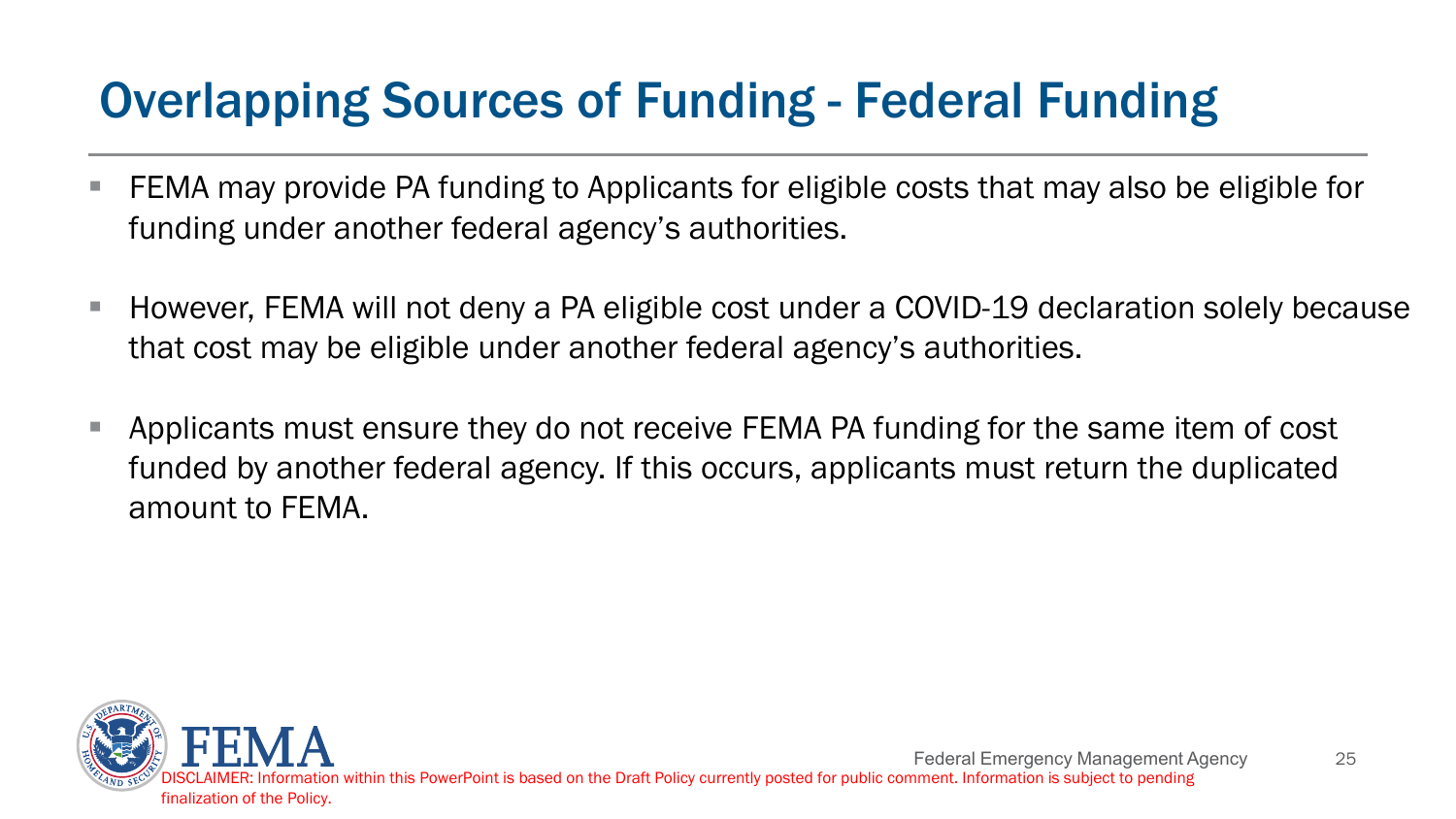#### Overlapping Sources of Funding - Patient Care Revenue

- FEMA cannot provide PA funding for clinical care and other costs funded by another source, including private insurance, Medicare, Medicaid/CHIP, other public insurance, a pre-existing private payment agreement, the COVID-19 Uninsured Program for uninsured patients, or payments received directly from patients.
- Recipients and Subrecipients are responsible for ensuring that they do not accept payment for the same dollar twice. Applicants must certify in the Project Application that assistance has not and will not be duplicated.

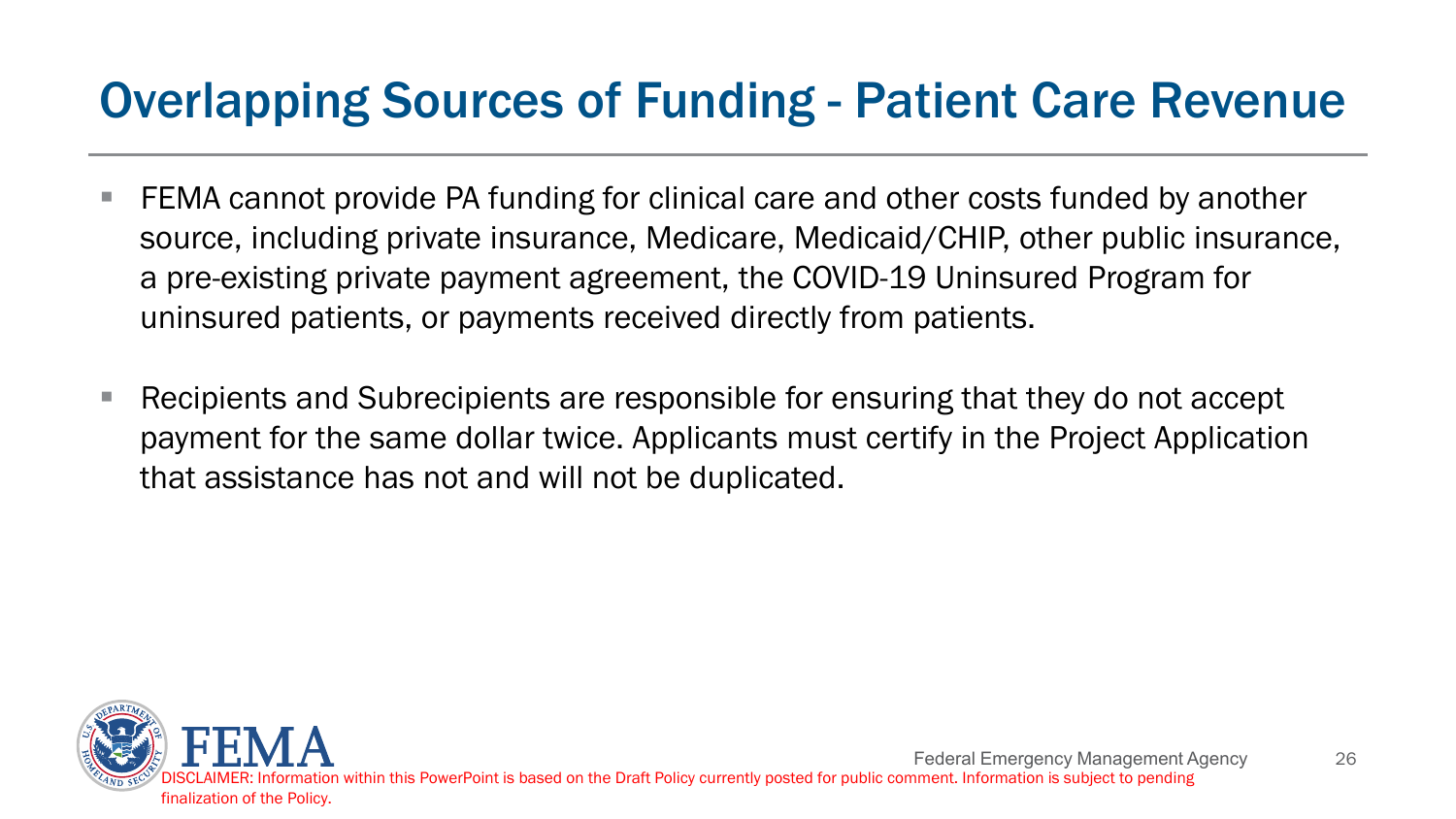#### Overlapping Sources of Funding - Patient Care Revenue

- To address potential duplication of benefits:
	- $\Box$  Applicants must provide documentation to show actual medical care revenue received, including insurance proceeds and revenue from direct billing to patients, the types of work and costs covered, labor, supplies, equipment, and costs that are ineligible under the PA Program. The documentation may include the Applicant's audited financial statements or other accounting documentation.
	- $\Box$  FEMA reduces eligible costs by the amount of actual or anticipated amount of insurance proceeds or other patient care revenue.

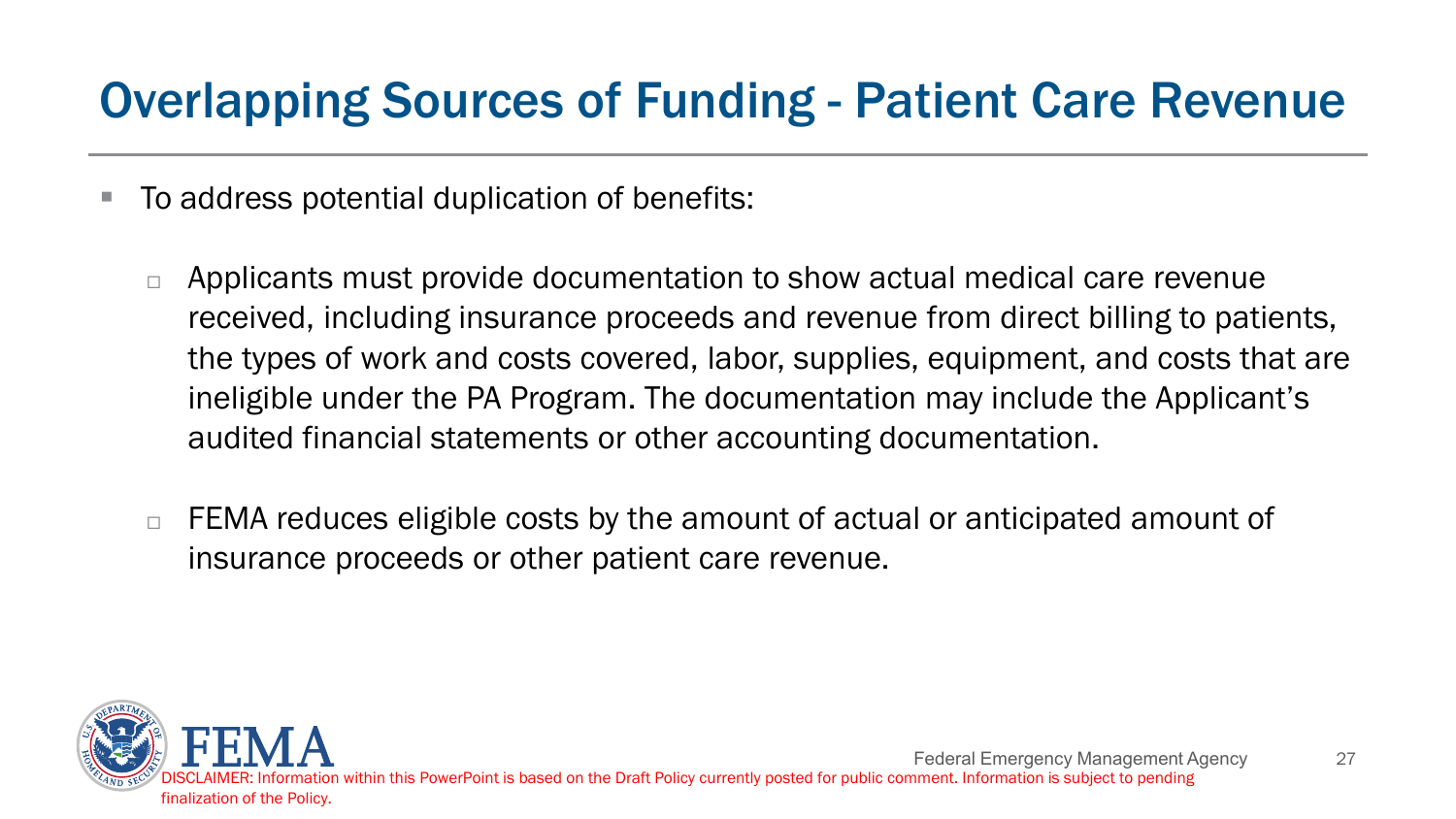### Equity Requirements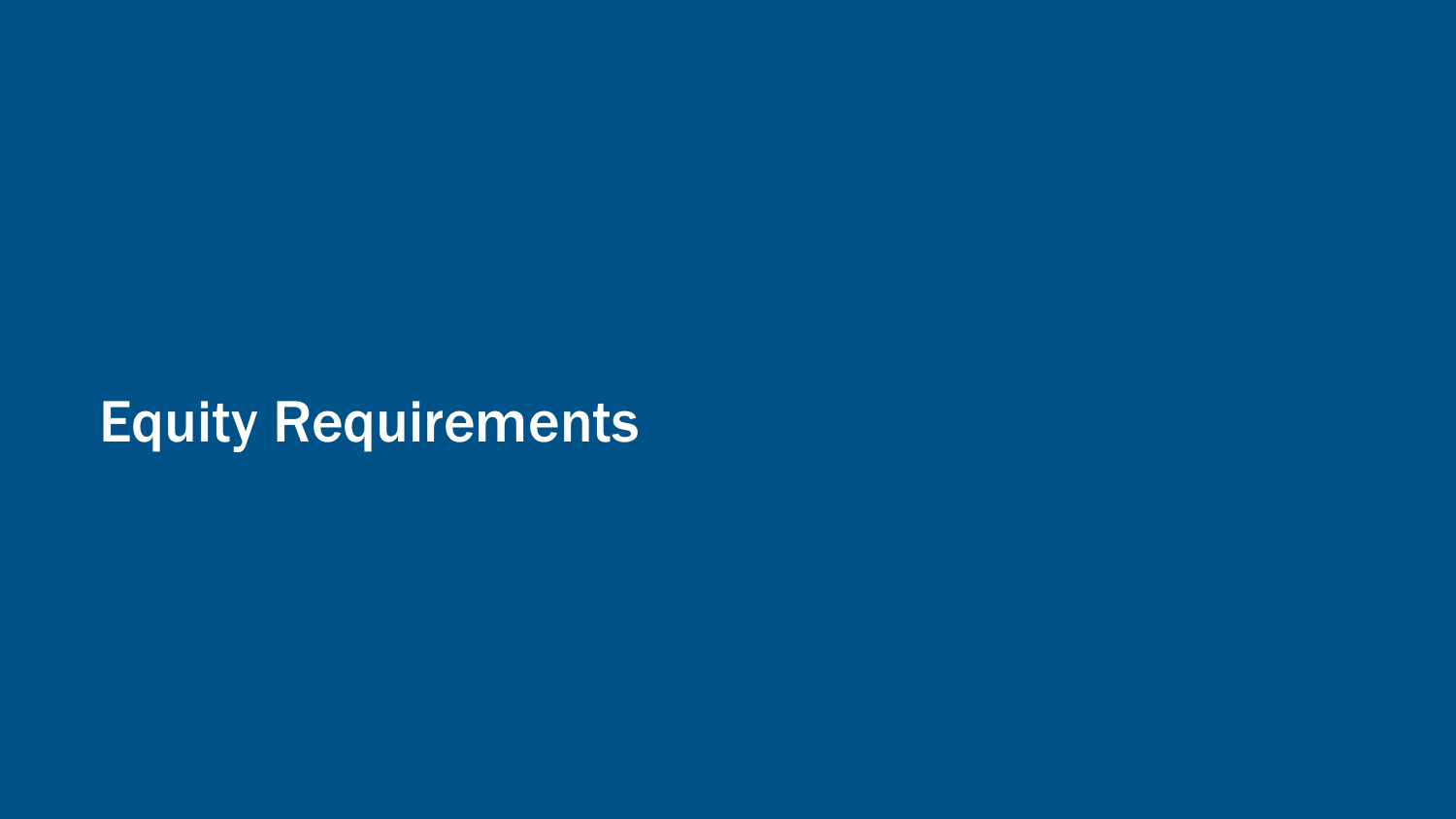#### Equity Requirements

 As a condition of receiving PA funding, Recipients and Subrecipients must comply with all laws and authorities prohibiting discrimination, including but not limited to, 44 CFR Part 7 and Title VI of the Civil Rights Act, which prohibit discrimination based on race, color or national origin (including limited English proficiency); and the Stafford Act Section 308, which requires the impartial and equitable delivery of disaster services and activities without discrimination on the grounds of race, color, religion, nationality, sex, age, disability, English proficiency, or economic status.

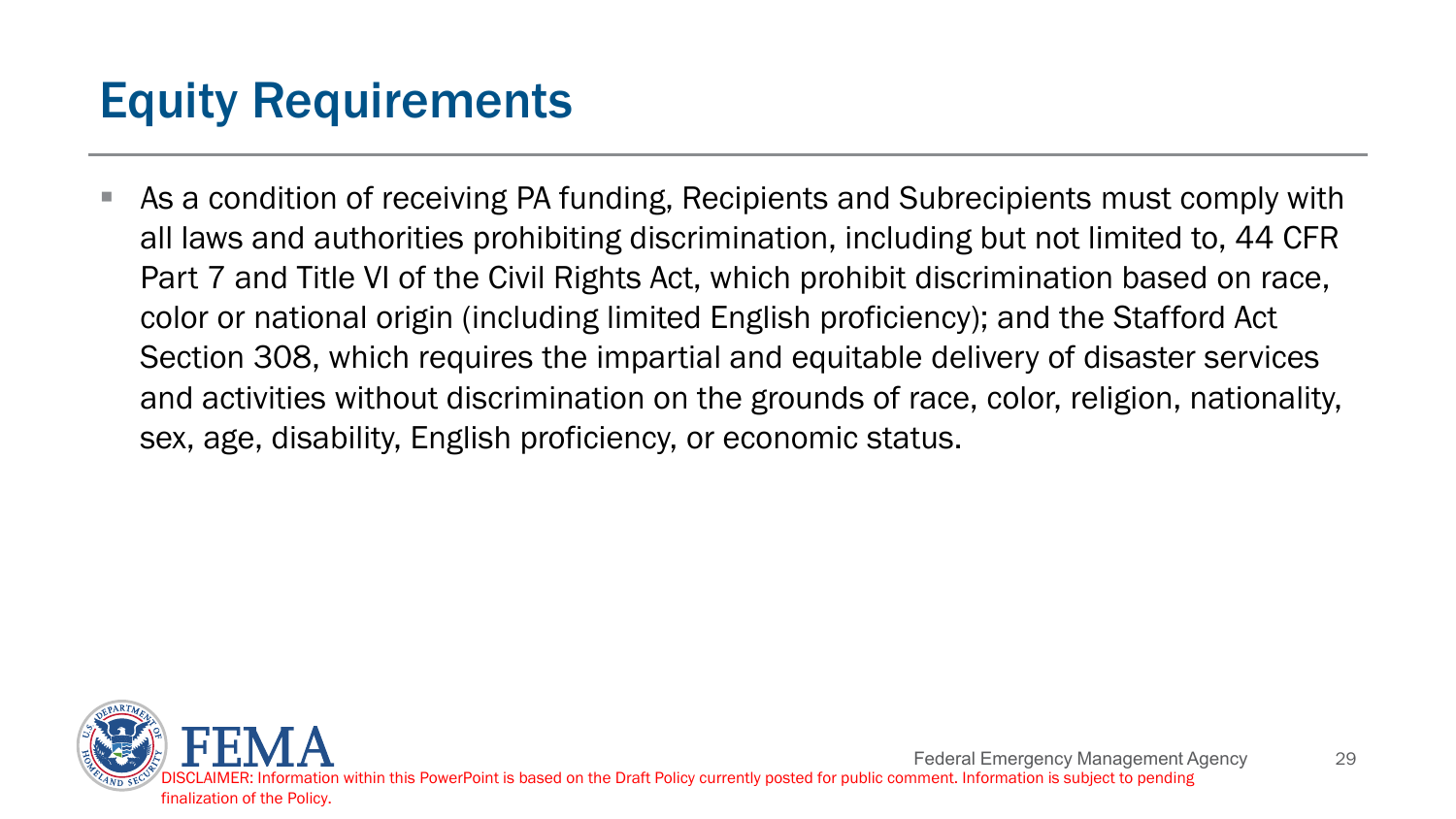#### COVID-19 Policy and Deadline Links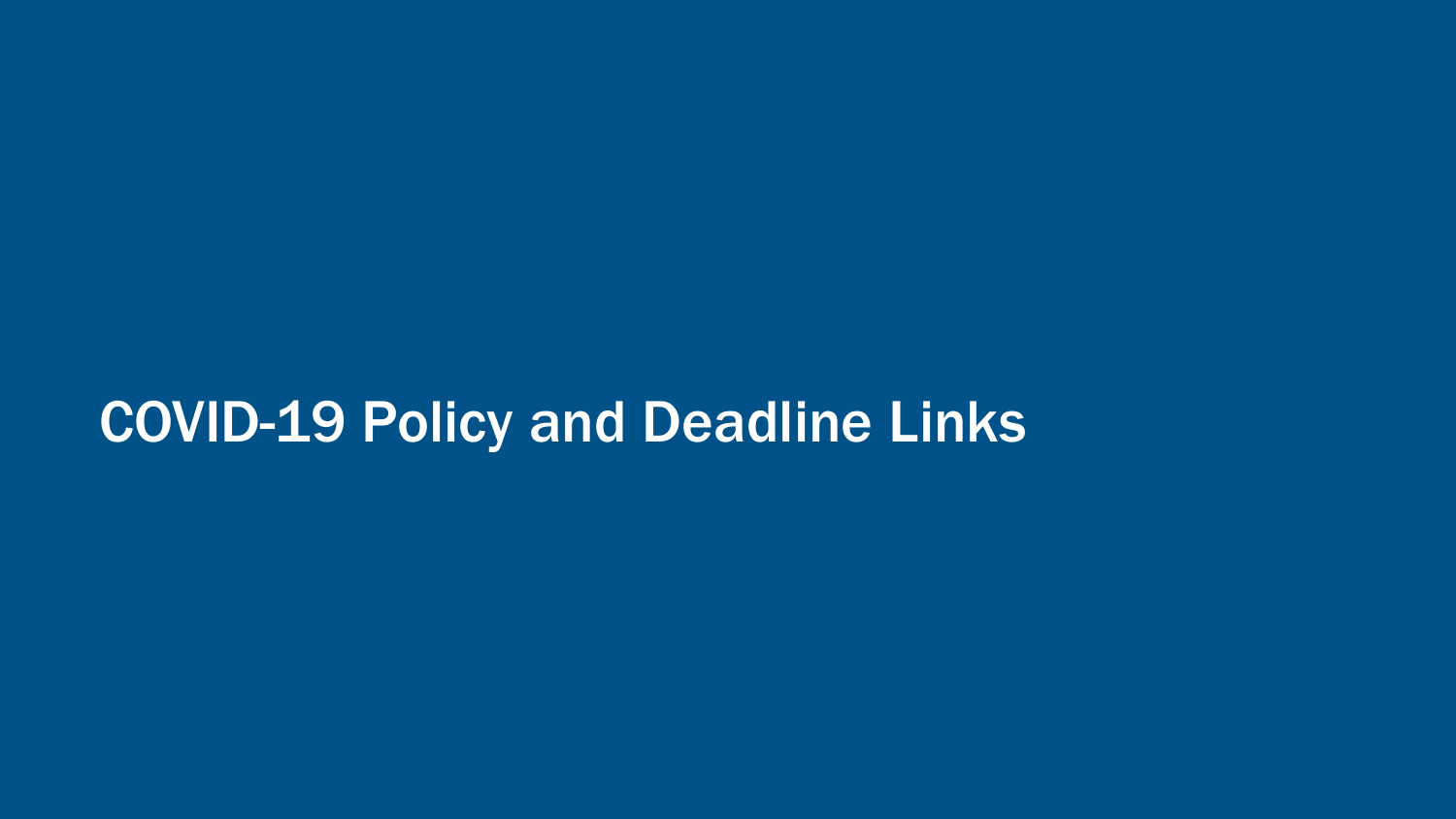#### COVID-19 Policy Links

- FEMA Seeks Public Feedback on Coronavirus (COVID-19) Pandemic: Public Assistance Programmatic Deadlines: https://www.fema.gov/event/fema-seeks-public-feedback-coronavirus-covid-19-pandemic-public-assistance-programmatic
- **Draft version of Coronavirus (COVID-19) Pandemic: Public Assistance Programmatic Deadlines Policy:** [https://www.fema.gov/sites/default/files/documents/fema\\_covid-19-public-assistance-programmatic-deadlines](https://www.fema.gov/sites/default/files/documents/fema_covid-19-public-assistance-programmatic-deadlines-implementation-policy.pdf)implementation-policy.pdf
- Public Assistance Management Costs (Interim) Policy and SOP: [https://www.fema.gov/sites/default/files/2020-07/pa\\_management\\_costs\\_interim\\_policy.pdf](https://www.fema.gov/sites/default/files/2020-07/pa_management_costs_interim_policy.pdf) [https://www.fema.gov/sites/default/files/2020-07/pa\\_mgmt\\_costs\\_sop\\_final.pdf](https://www.fema.gov/sites/default/files/2020-07/pa_mgmt_costs_sop_final.pdf)
- COVID-19 Pandemic Safe Opening and Operation Work Eligible for Public Assistance Interim Policy (Version 2): [https://www.fema.gov/sites/default/files/documents/fema\\_covid-19-pandemic-safe-opening-operation-work-eligible](https://www.fema.gov/sites/default/files/documents/fema_covid-19-pandemic-safe-opening-operation-work-eligible-public-assistance-interim-policy_2_09082021.pdf)public-assistance-interim-policy\_2\_09082021.pdf
- **COVID-19 Medical Care Policy (Version 2):** [https://www.fema.gov/sites/default/files/documents/fema\\_public-assistance-covid-19-medical-care-v2-with-equity-job](https://www.fema.gov/sites/default/files/documents/fema_public-assistance-covid-19-medical-care-v2-with-equity-job-aid_policy_3-15-2021.pdf)aid\_policy\_3-15-2021.pdf
- COVID-19 Work Eligible for Public Assistance (Interim): [https://www.fema.gov/sites/default/files/2020-09/fema\\_public-assistance-eligibility-for-covid\\_policy\\_9-1-2020.pdf](https://www.fema.gov/sites/default/files/2020-09/fema_public-assistance-eligibility-for-covid_policy_9-1-2020.pdf)
- COVID-19 Factsheets:

[https://www.fema.gov/disaster/coronavirus/fact-sheets/public-assistance-disaster-specific-guidance-covid-19-](https://www.fema.gov/disaster/coronavirus/fact-sheets/public-assistance-disaster-specific-guidance-covid-19-declarations)

declarations



Federal Emergency Management Agency

DISCLAIMER: Information within this PowerPoint is based on the Draft Policy currently posted for public comment. Information is subject to pending